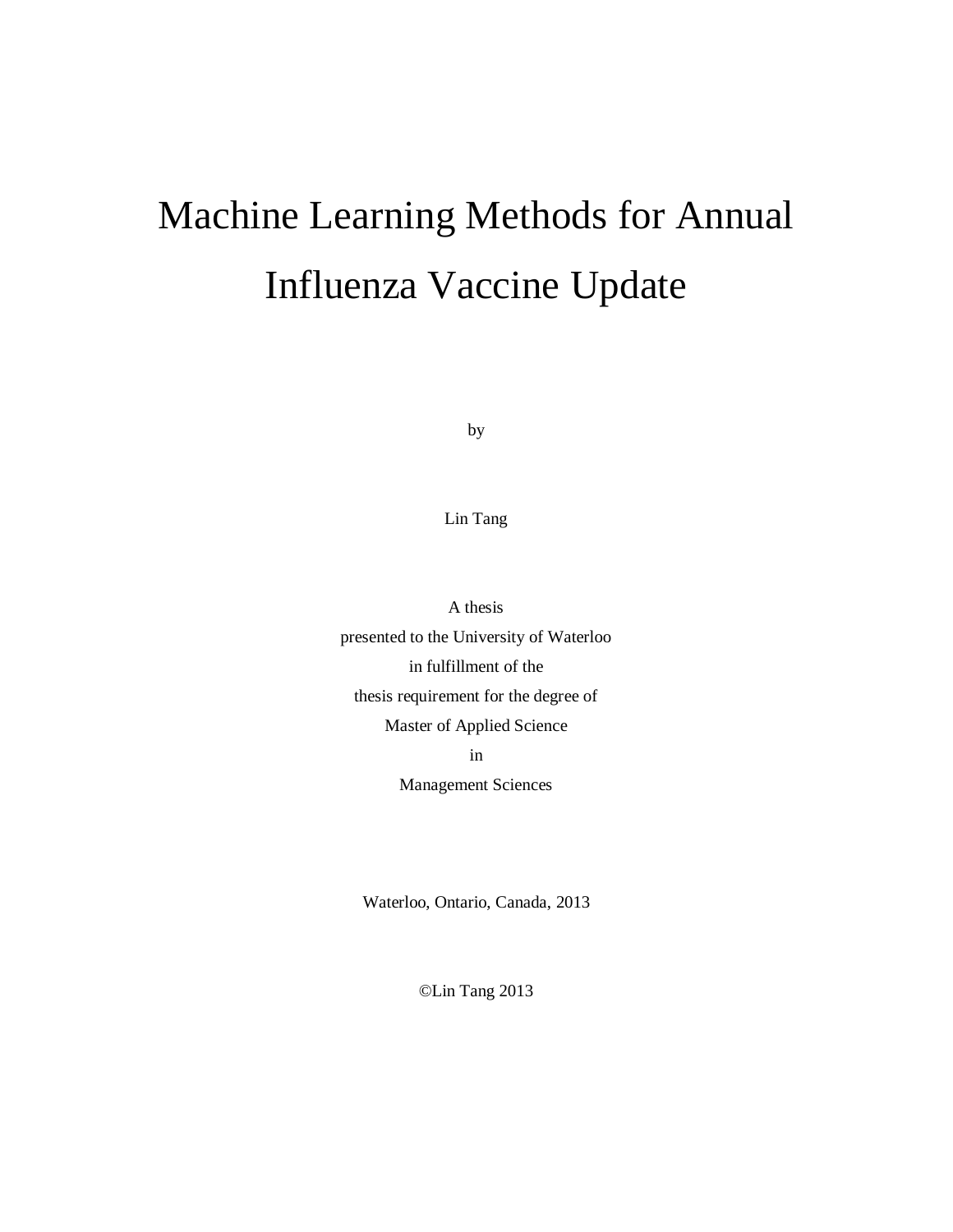# **AUTHOR'S DECLARATION**

I hereby declare that I am the sole author of this thesis. This is a true copy of the thesis, including any required final revisions, as accepted by my examiners.

I understand that my thesis may be made electronically available to the public.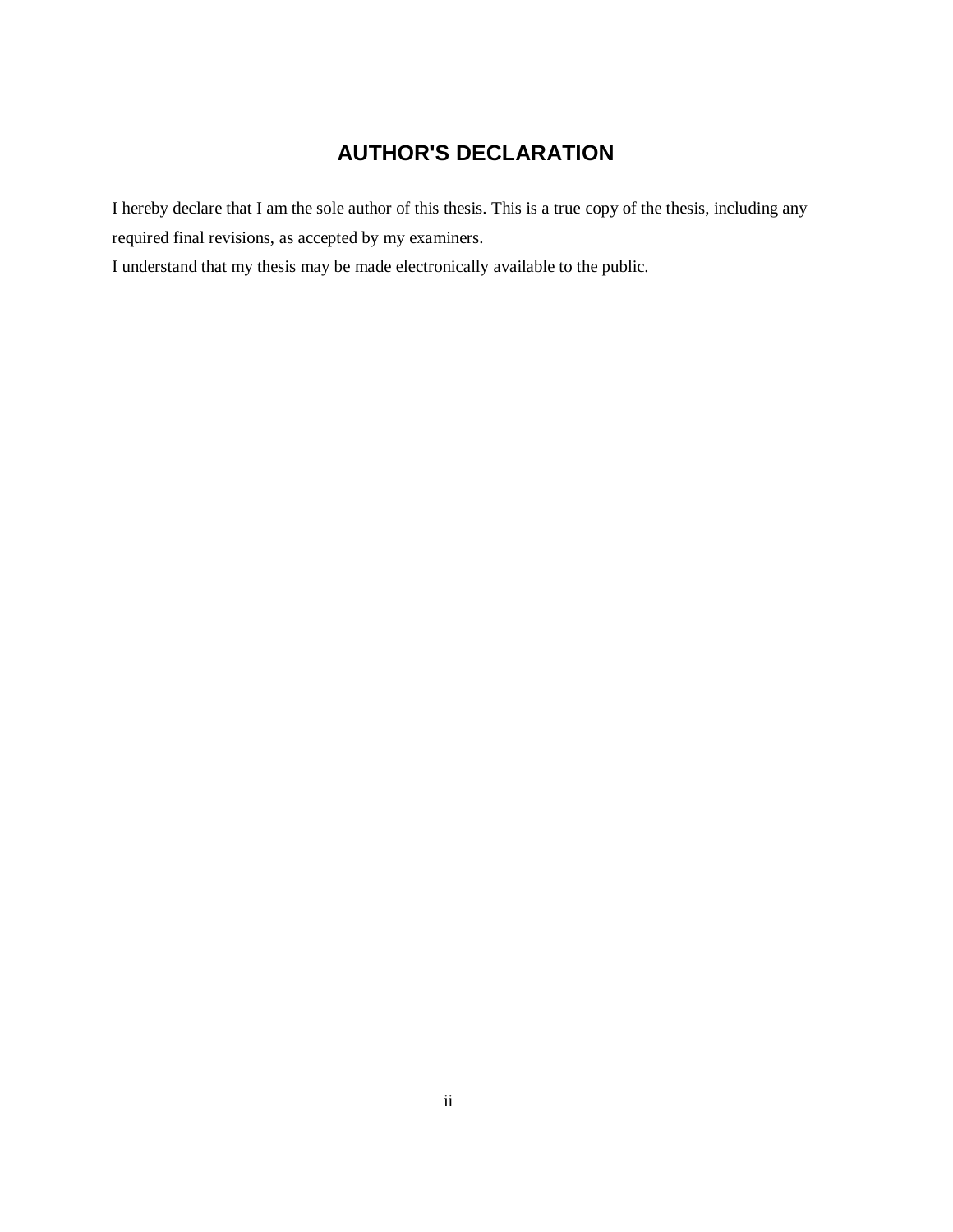## **Abstract**

Influenza is a public health problem that causes serious illness and deaths all over the world. Vaccination has been shown to be the most effective mean to prevent infection. The primary component of influenza vaccine is the weakened strains. Vaccination triggers the immune system to develop antibodies against those strains whose viral surface glycoprotein hemagglutinin (HA) is similar to that of vaccine strains. However, influenza vaccine must be updated annually since the antigenic structure of HA is constantly mutation.

 Hemagglutination inhibition (HI) assay is a laboratory procedure frequently applied to evaluate the antigenic relationships of the influenza viruses. It enables the World Health Organization (WHO) to recommend appropriate updates on strains that will most likely be protective against the circulating influenza strains. However, HI assay is labour intensive and time-consuming since it requires several controls for standardization. We use two machine-learning methods, i.e. Artificial Neural Network (ANN) and Logistic Regression, and a Mixed-Integer Optimization Model to predict antigenic variety. The ANN generalizes the input data to patterns inherent in the data, and then uses these patterns to make predictions. The logistic regression model identifies and selects the amino acid positions, which contribute most significantly to antigenic difference. The output of the logistic regression model will be used to predict the antigenic variants based on the predicted probability. The Mixed-Integer Optimization Model is formulated to find hyperplanes that enable binary classification. The performances of our models are evaluated by cross validation.

**Keywords**: Influenza vaccine update, machine learning, mixed-integer programming, logistic regression, artificial neural network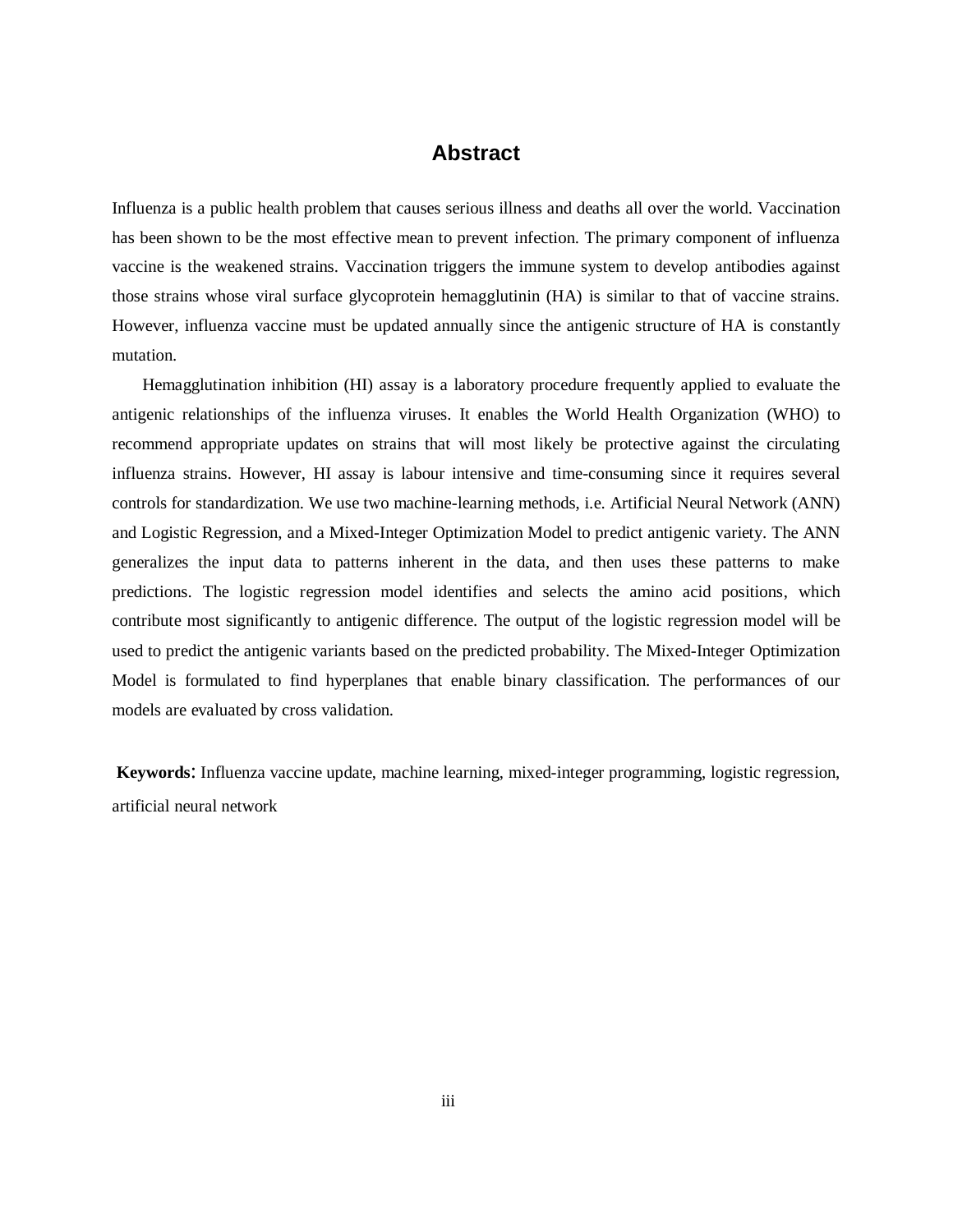# **Acknowledgements**

I would like to express my sincere gratitude to my supervisor Dr. Osman Ozaltin for the continuous support of my Master study and research. He patiently provided the guidance, encouragement and advise necessary for me to proceed through the master program and complete this thesis.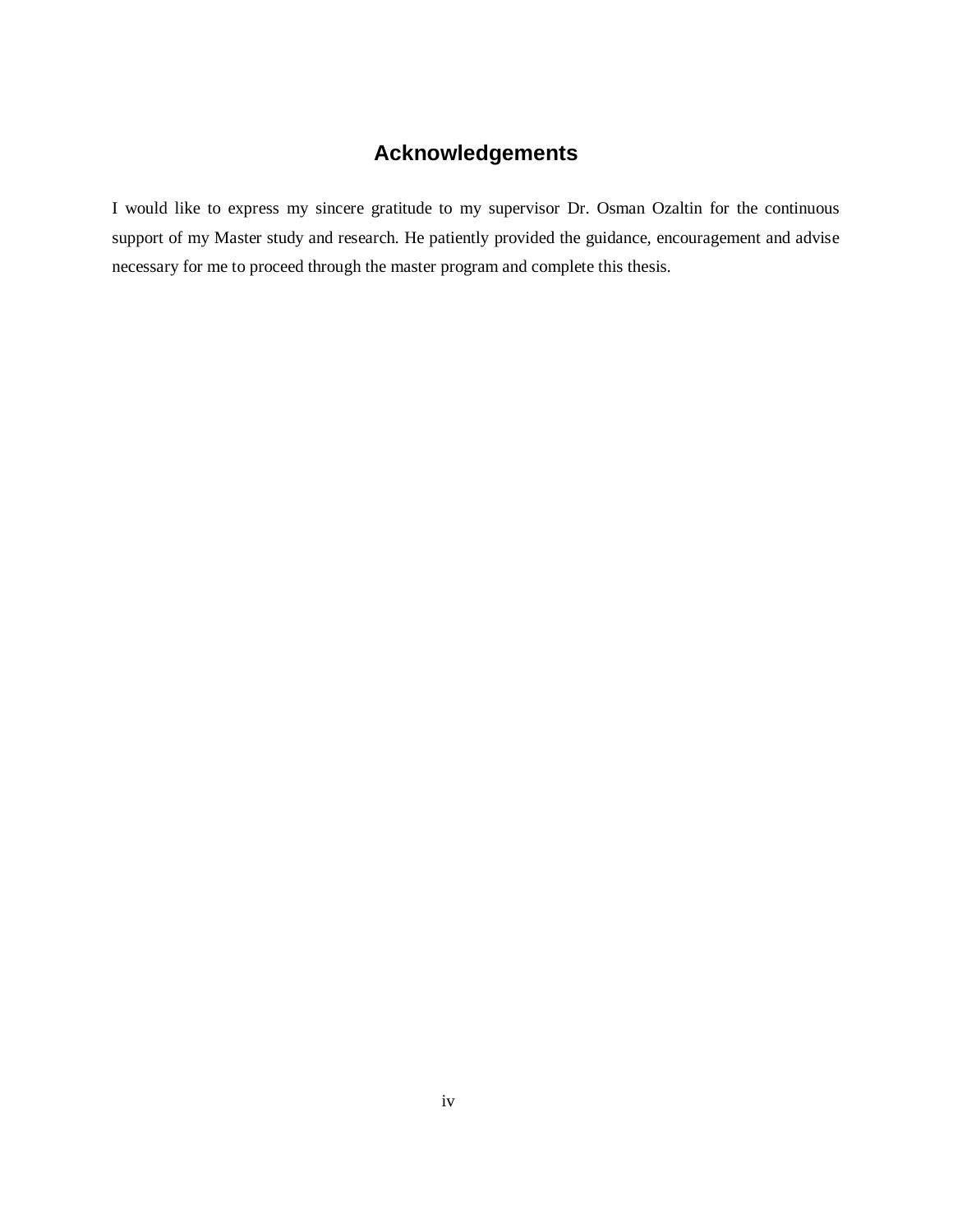# **Table of Contents**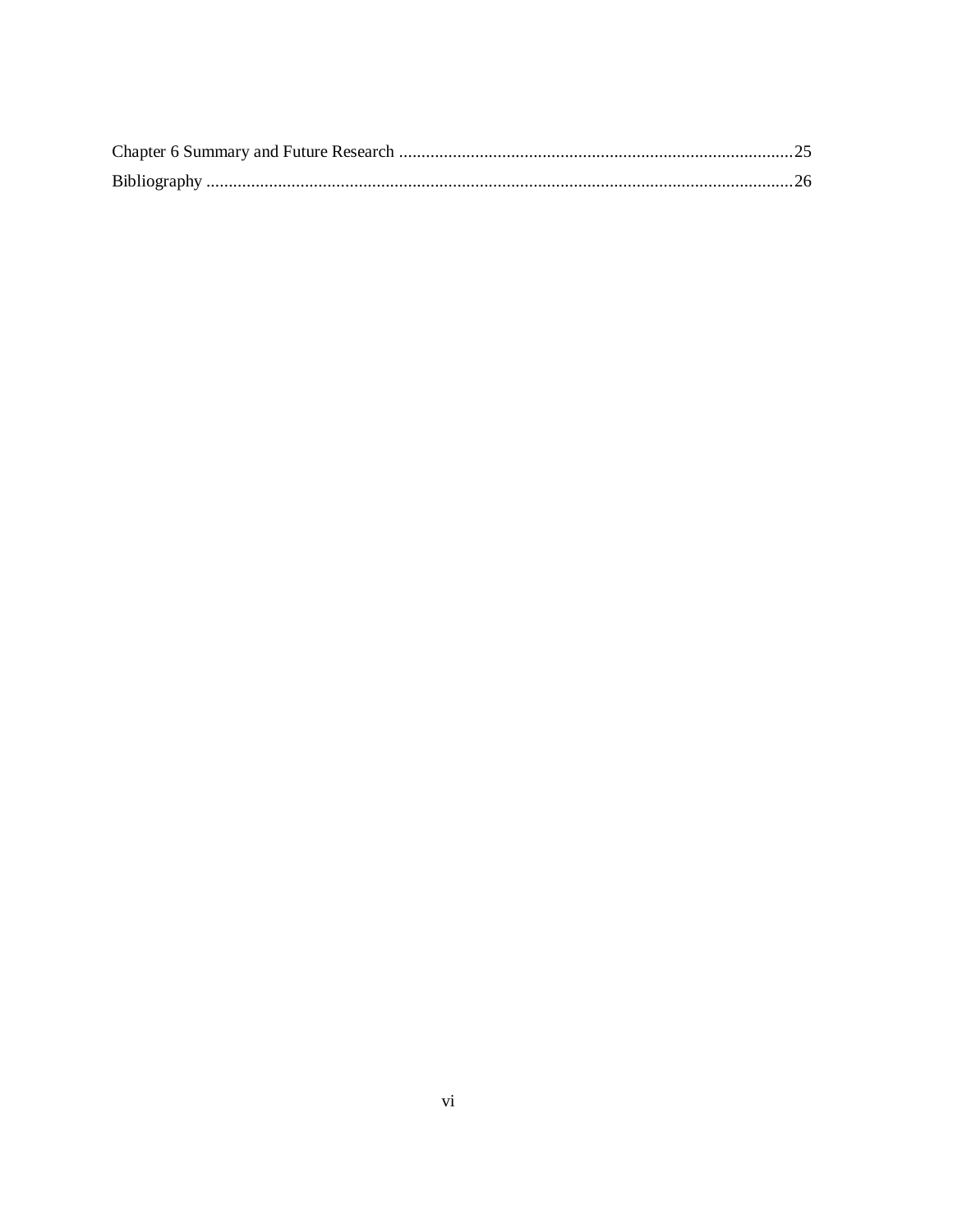# **List of Figures**

Figure 1 ROC plot for testing dataset

Figure 2 ROC plot for training dataset

Figure 3 Performance Plot using *traincgp*

Figure 4 Trainstate Plot using *traincgp*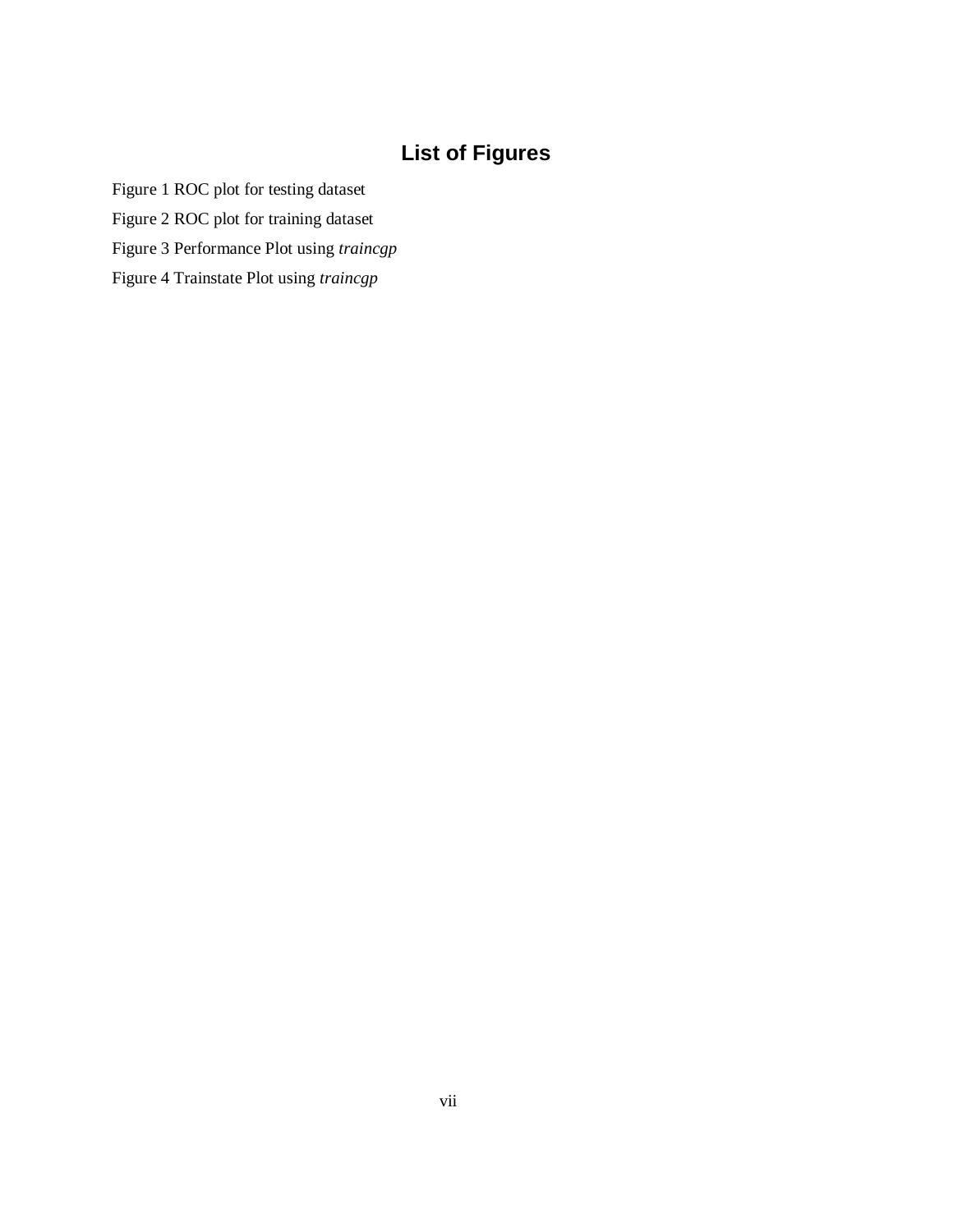# **List of Tables**

Table 1 Classification accuracy of logistic regression

Table 2 Definition of Variables and Parameters

Table 3 Classification accuracy of integer programming

Table 4 Comparison of CPU Time using different training algorithms

Table 5 Comparison of results using different training algorithms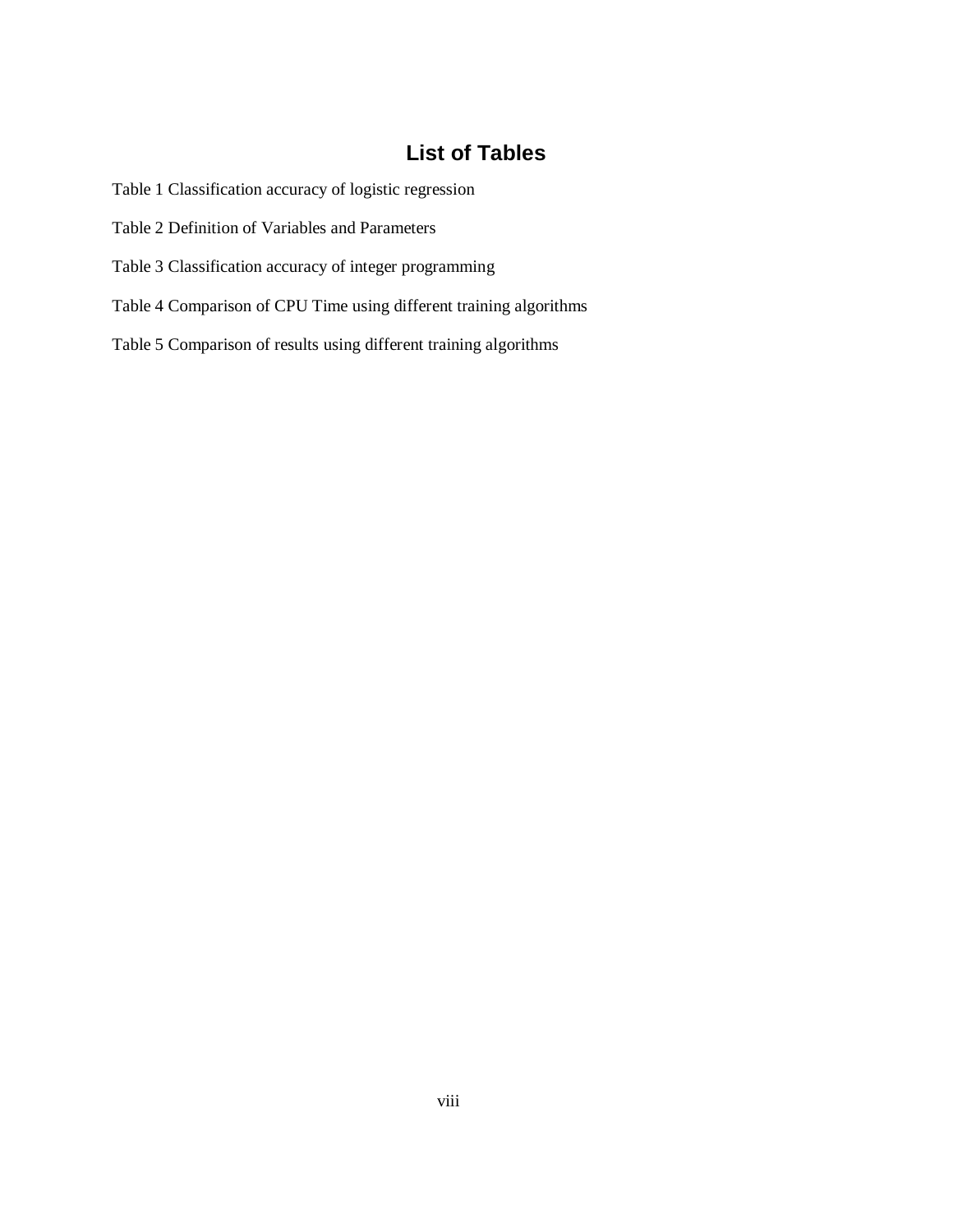## **1.0 INTRODUCTION**

#### **1.1 The Influenza Virus**

The influenza viruses are classified into three types: influenza A virus, influenza B virus, and influenza C virus. Type A and B viruses routinely spread in people (human influenza viruses). They cause the annual influenza epidemics that affect up to 20% of the population in the world. The influenza A viruses are subdivided into different serotypes based on the antigenic nature of their surface glycoproteins: haemagglutinin (HA) and neuraminidase (NA). Antigenic drift and antigenic shift are the two processes driving the antigens to change. Antigenic drift is constantly occurring in both types A and B viruses whereas antigenic shift occurs only in type A virus. Antigenic shift refers to the emergence of an entirely new virus subtype that was not circulating among people. Since antigenic shift results in the emergence of a new influenza virus, a large proportion (or even all) of the world's population will have no antibodies against it. Influenza A/H1N1, A/H3N2, and B viruses have been in global circulation since 1977, and these three viruses are currently included in each year's influenza vaccine [18].

#### **1.2 Influenza Vaccine Update**

To predict the epidemic strains that will prevail in the future flu seasons, a worldwide surveillance network has been set up by the World Health Organization (WHO). Currently, the network consists of 136 national influenza centers in 106 countries and is continually monitoring antigenic drift and other changes (such as antiviral drug resistance) in circulating influenza viruses. Twice a year, the WHO committees meet to consider the data and recommend suitable strains to be included in the influenza vaccine for the subsequent season. This ensures that the vaccine viruses have identical or similar antigenic characteristics to the circulating strains and are effective in preventing the disease [15, 16, 17].

Influenza vaccines are currently produced using embryonated chicken eggs and this process can take up to 9 months. Therefore, the WHO recommends the vaccine strains under uncertainty with partial information. Occurrence of a significant antigenic drift during the lengthy production period can result in a mismatch between the circulating strains and the vaccine strains. This will reduce the effectiveness of the vaccine and result in a potential for an epidemic outbreak.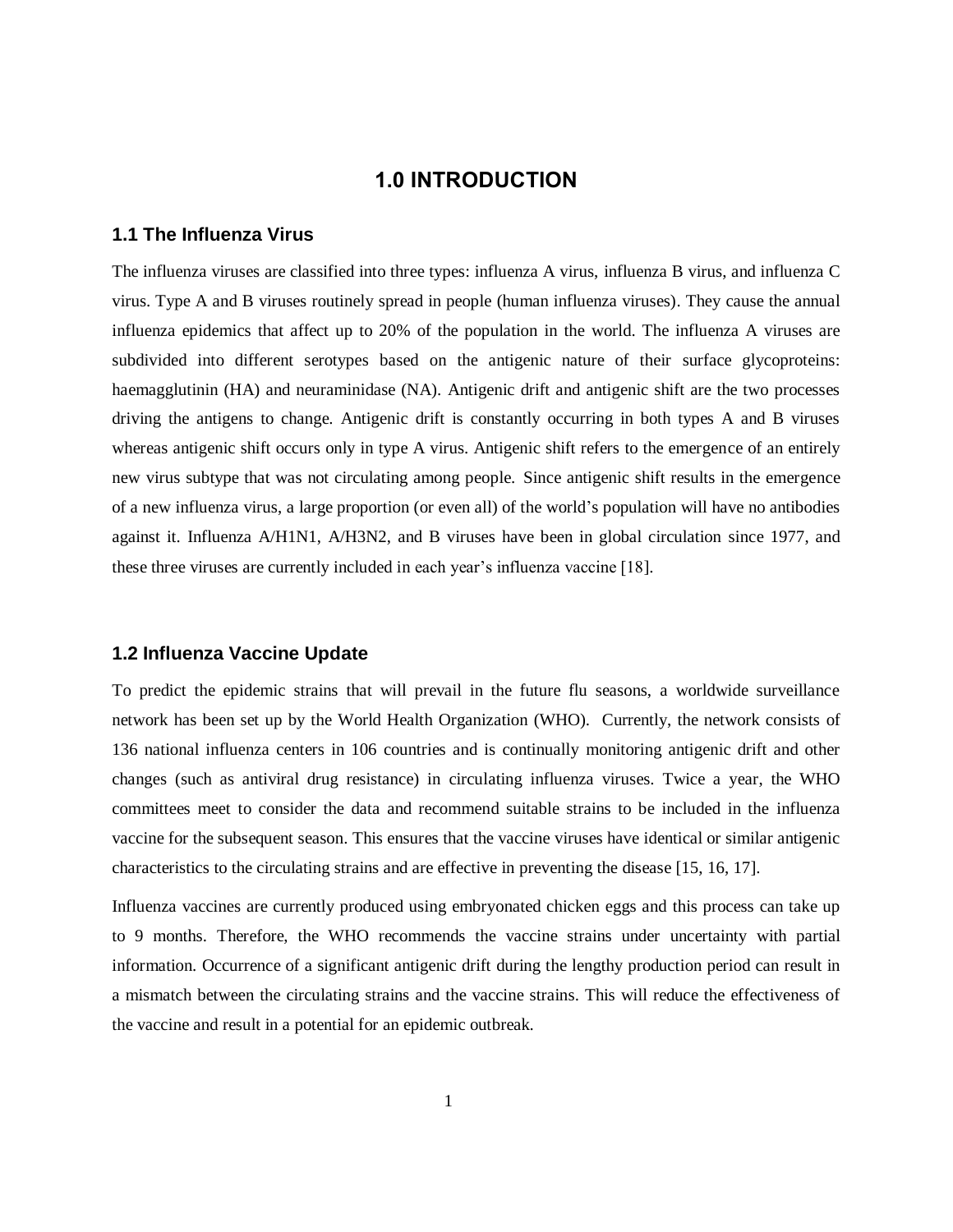#### **1.3 Data Collection**

The vaccine strains are collected by national influenza centers within the framework of the WHO global influenza surveillance network. A crucial mechanism driving the interaction between the virus and the host immune system is cross-immunity: after being infected by a strain, the host acquires partial or total immunity to a set of other strains antigenically similar to the infecting one [22]. The degree of cross– immunity between the two strains can be measured in terms of the Hamming distance between their genetic sequences. In this study, we consider the amino acid sequence of the surface glycoprotein hemagglutinin which has 329 residues. Our dataset consists of a sample of  $n=31878$  pairwise sequence comparison of those 329 residues, taken from Smith et.al [1]. The feature vector is a binary string. For a specific position on the 329 amino acids, "1" indicates a mutation (the residue types of the two sequences on this position are different) while "0" indicates absence of mutation. The dataset also includes an indicator about antigenic variety corresponding to each sample point which will be used as the dependent variables in our model.

#### **1.4 Motivation and Contribution**

WHO uses a laboratory procedure called hemagglutination inhibition (HI) assay to evaluate the antigenic relationships of circulating influenza viruses. However, HI assay is labour intensive and time-consuming since it requires several controls for standardization. Moreover, the vaccine selection strategy has not been effective in some recent years [22]. This motivates the research for a faster and better strategy for identifying antigenic variety. In this work, we work on the real dataset. We derive two machine-learning methods, i.e. Artificial Neural Network (ANN) and Logistic Regression, and a Mixed-Integer Optimization Model to identify antigenic variance of influenza strains based on the amino acid sequence analysis. The ANN generalizes the input data to patterns inherent in the data, and then uses these patterns to make predictions. The logistic regression model identifies and selects the amino acid positions, which contribute most significantly to antigenic difference. The output of the logistic regression model will be used to predict the antigenic variants based on the predicted probability. The Mixed-Integer Optimization Model is formulated to find hyperplanes that enable binary classification. Our goal is to predict the antigenic drift outcome for new influenza virus strains on the basis of some or all of the amino acid positions for annual vaccine update. And also, we compare the performance of different machine learning and optimization techniques for binary classification.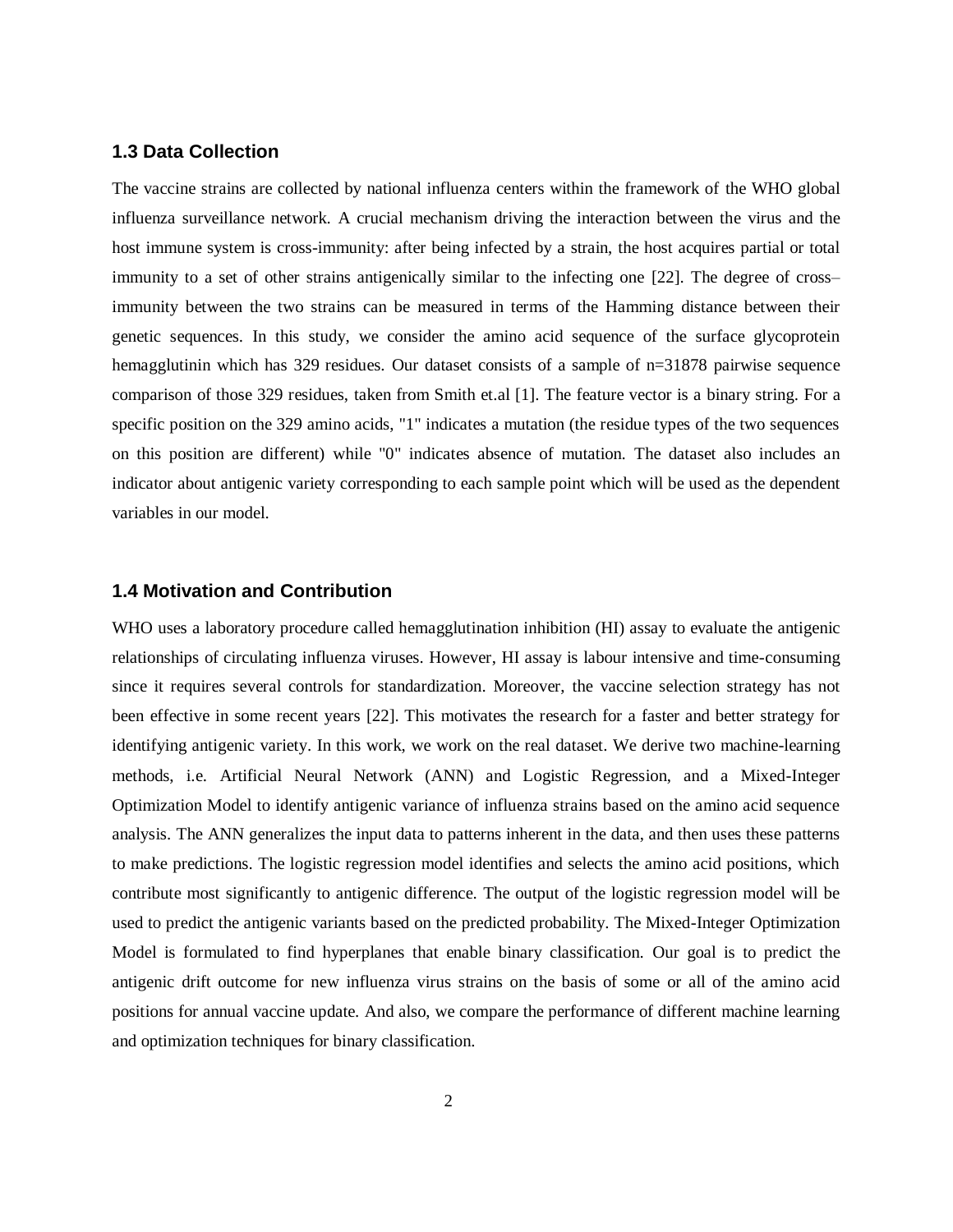## **2.0 Literature Review**

#### **2.1 Hierarchical Clustering**

Hierarchical clustering is one of the most straightforward methods to form clusters. It can be either agglomerative or divisive. In the first category, the procedure starts with each object representing an individual cluster. These clusters are then sequentially merged according to some distance measure. In general, to form clusters using a hierarchical cluster analysis, one should select:

- the number of clusters needed
- a criterion for determining distance between objects
- a criterion for determining which clusters are merged at successive steps

On the other hand, divisive methods start with all objects in one cluster. In each step, a cluster is chosen and split up into two. This process continues until n clusters are produced. In this study, our focus will be on the agglomerative clustering.

#### **2.2 Artificial Neural Network**

ANN is a machine learning technique that can simulate the neurological processing ability of the human brain and can address problems with non-linear and complex data [8]. From a statistical perspective, neural networks have been successfully applied across a wide range of prediction and classification problems [23]. ANNs can be trained to identify correlations in the input data. A multilayer feed-forward neural network is very useful in practice since it can represent a very broad set of nonlinear functions. Also, feed-forward networks are commonly used for classification problems. In this study, we compare the performance of the most popular neural network tool: a feed-forward multilayered network trained using backpropagation, against that of logistic regression and integer programming.

A feed-forward network can be viewed as a graphical representation of a parametric function, which takes a set of input values and maps them to a corresponding set of output values [9]. In feed-forward network, information flows in one direction from the input layer via the hidden layers to the final output layer. Multiple layers of neurons with nonlinear transfer functions allow the network to learn complex relationships between input and output vectors. We trained our network using standard backpropagation algorithm.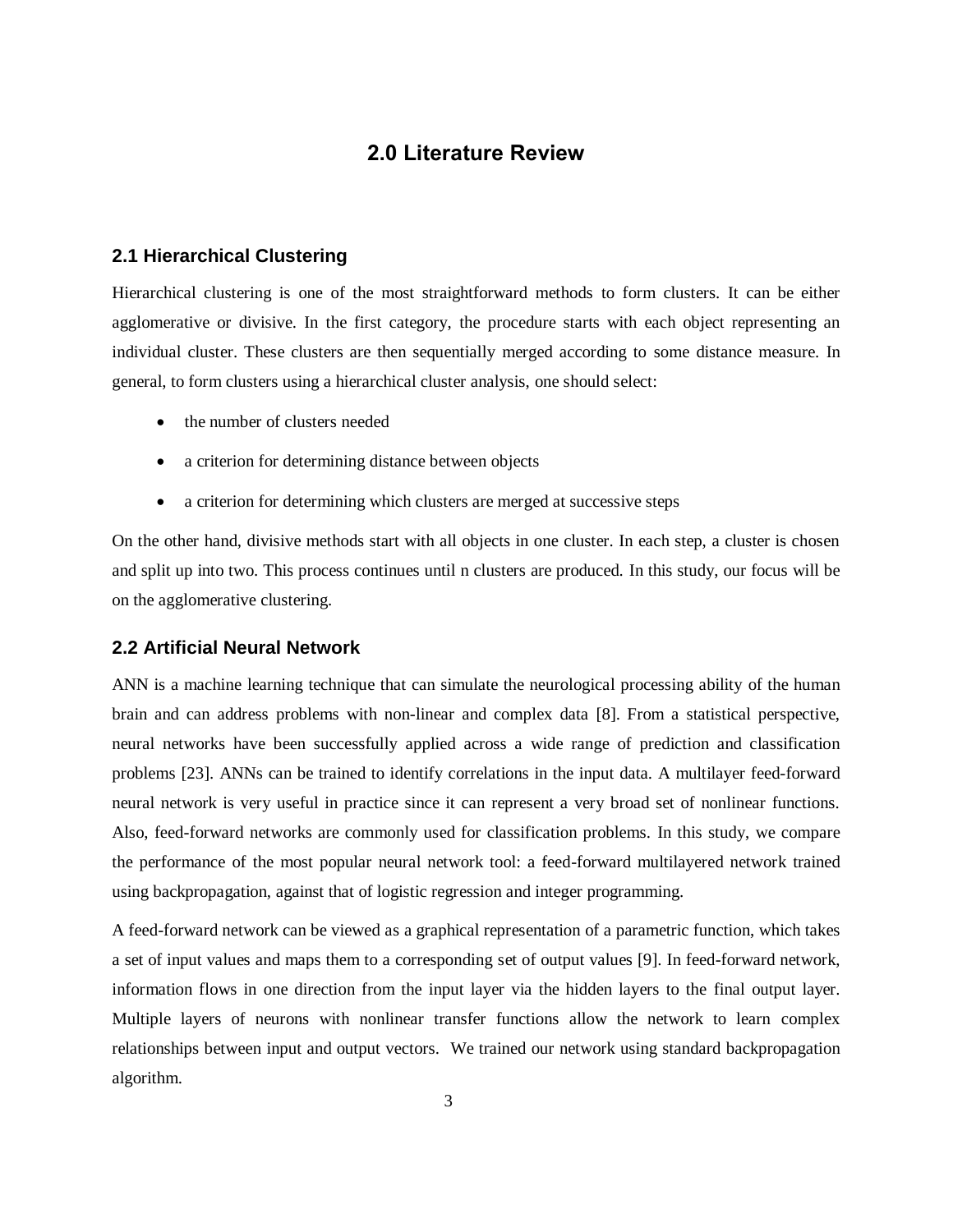Standard backpropagation is a gradient descent algorithm, which looks for the minimum of the error function in the weight space. The mean sum of squares of the network errors between the network outputs and the target outputs is the typical performance function that is used for training feed forward neural networks. Properly trained backpropagation networks tend to give highly accurate prediction when presented with new input data.

#### **2.3 logistic regression**

Logistic regression, also called a logit model, is used to model dichotomous outcome variables. In the logit model the log odds of the outcome is modeled as a linear combination of the predictor variables [34]. Since the dependent variable of our problem is dichotomous, a logistic regression model can be built to predict the antigenic variety. The predicted values of our problem are always between 0 and 1, and correspond to the probability of the sequences being 1 (antigenic variant).

#### **2.4 Studies Related to Influenza vaccine strain selection**

Understanding the antigenic evolution of influenza virus is one of the critical issues in public health. Many methods have been proposed to study the antigenic drift for vaccine development.

 To determine the optimal design of influenza vaccine, Ozaltin [21] quantifies the tradeoffs in the optimization of the strain selection decisions arose between the composition of the annual flu shot and the timing of its production. They build two models. The first model takes the view of a social planner, and optimizes strain selections based on a production plan that is provided by the flu shot manufacturers. The second model relaxes the exogenous production planning assumption and, hence, provides a more accurate representation of the hierarchical decision mechanism between a social planner, who designs the flu shot, and the manufacturers, who make the flu shot available.

 Lee and Chen [18] investigate the amino acid positions for predicting antigenic variants of influenza A/H3N2 viruses. They build a model based on amino acid differences in the whole HA1 polypeptide (329 residues). It is shown that there is a correlation between the antigenic distance and the number of amino acid changes in the HA1 polypeptide  $(R = 0.74, p < 0.001)$ . Different cutoffs of amino acid changes in the HA1 polypeptide are evaluated for predicting antigenic variants. They find that cutoff with more than 7 amino acid changes give the highest agreement (77%).

 In practice, not all 329 amino acid positions on the HA1 polypeptide contribute significantly to antigenic difference, some amino acid positions are more important than others. Liao et al. [20] employ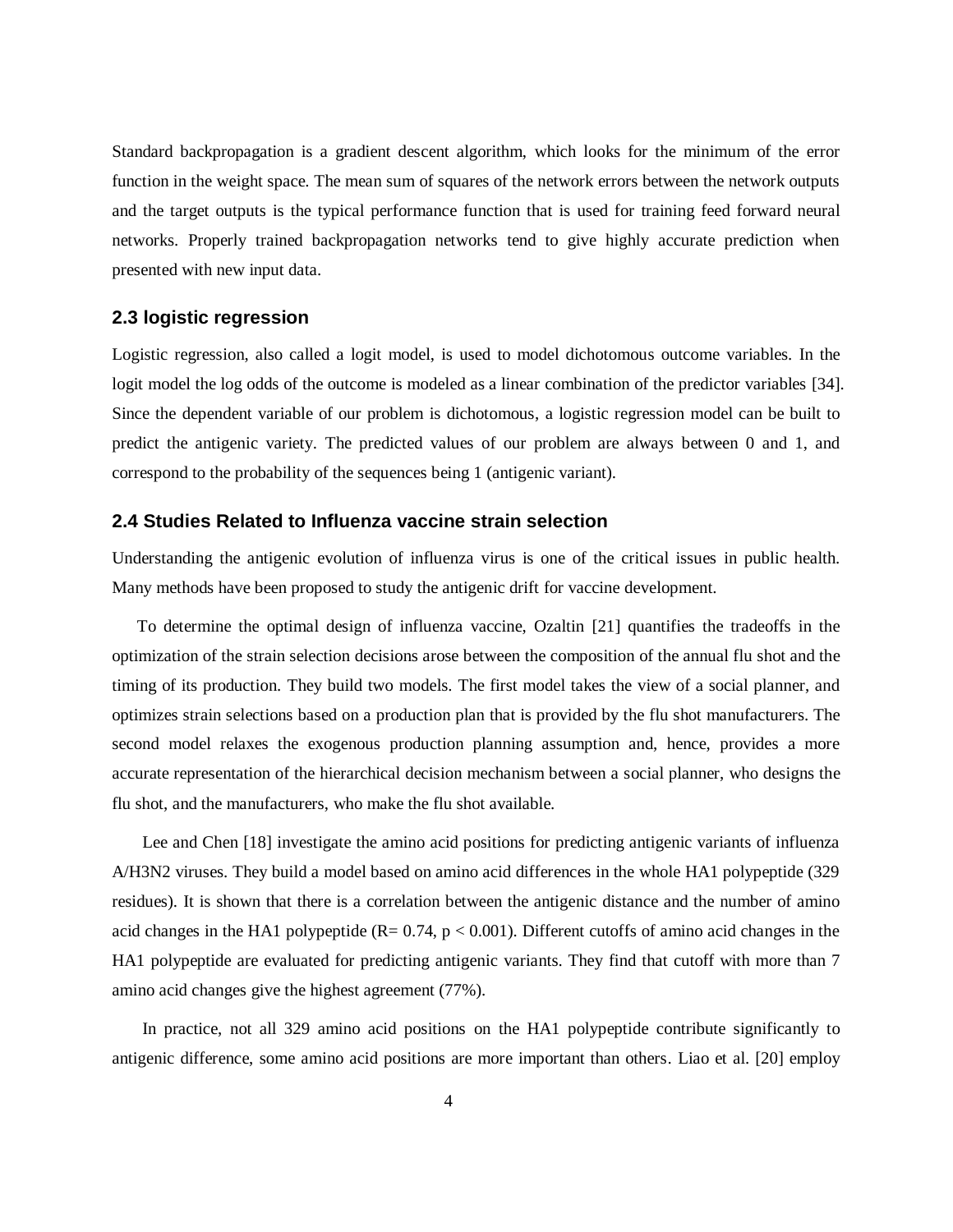stepwise multiple regression and backward conditional logistic regression to select the amino acid positions which are related to antigenic variety. They identify twenty-two amino acid positions with a 92.06% agreement rate.

 Huang et al. [19] identify nineteen critical amino acid positions on the HA gene based on the information gain between each amino acid positions. Then they propose rules for predicting antigenic variants using a decision tree.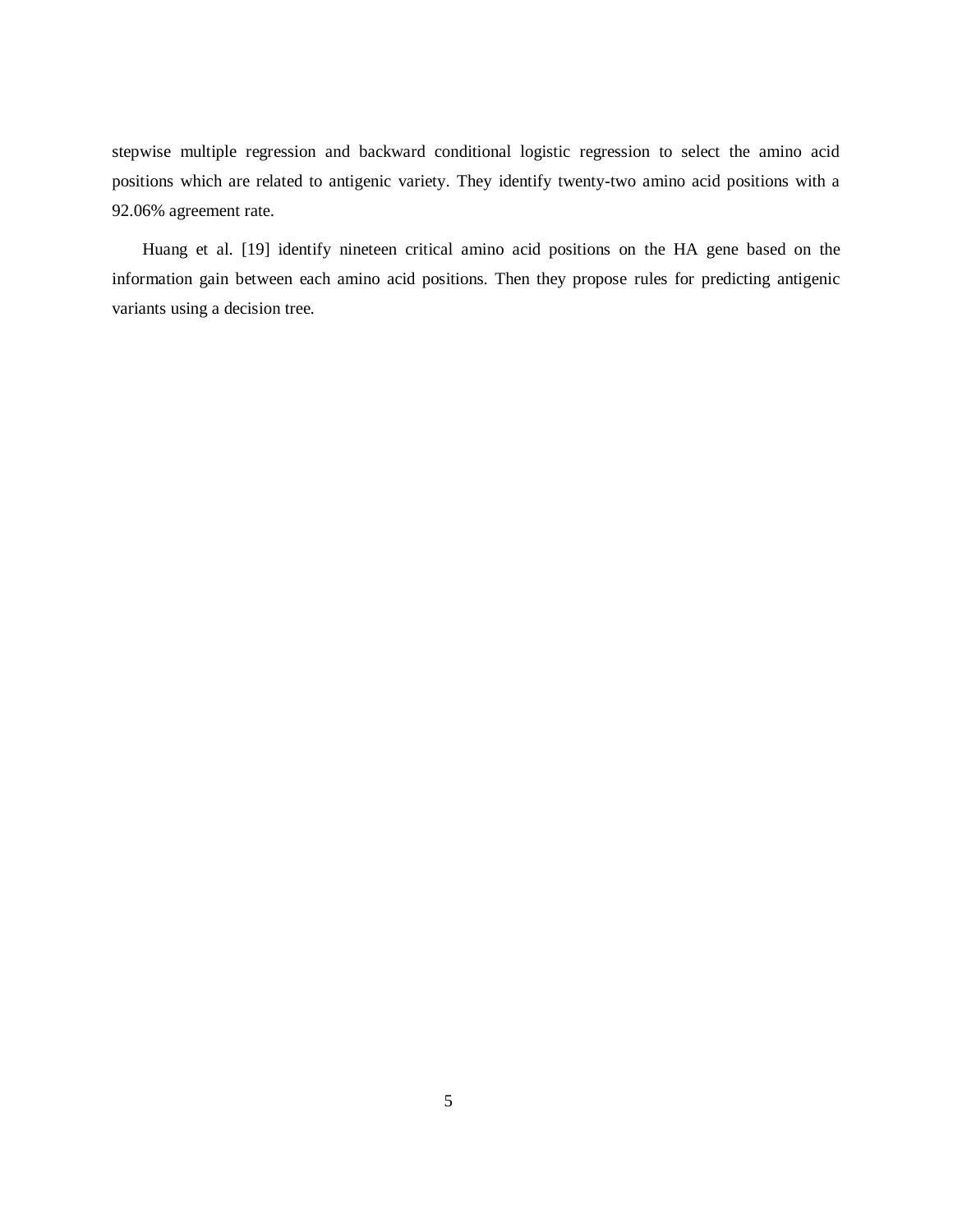# **3.0 Classification via Logistic Regression**

#### **3.1 Model Building**

We formulate a logistic regression model to identify critical amino acid positions, which contribute significantly to antigenic variety. After the model refinement and selection, we evaluate the performance of our model using cross validation. The parameters and variables of our model are defined as follows: *Parameters*

- $p_i$ : predicted probability of antigenic drift of sequence  $i = 1, \ldots, 31878$
- $\bullet$   $p^*$ : threshold of logistic regression
- $d_i = 1$  if there is an antigenic drift on sequence *i* and  $d_i = 0$  otherwise for  $i = 1, \ldots, 31878$

#### *Variables*

•  $y_i = 1$  if  $p_i > p^*$  and  $y_i = 0$  otherwise for  $i = 1, ..., 31878$ 

 In the first step of our approach, we fit a logistic regression model to the training dataset and apply this model to the testing data to get the predicted antigenic drift probabilities  $\hat{p}_i$ . The logit function of our model is given by:

$$
logit(p_i) = log\left(\frac{p_i}{1-p_i}\right) = \beta_0 + \beta_1 X_{i1} + \dots + \beta_{329} X_{i329}
$$

After calculating the maximum likelihood estimates of the regression coefficients,  $\hat{\beta}$ , the predicted probabilities for sequences are given by:

$$
\hat{p}_i = \left[1 + \exp\left(-\sum_{j=0}^{329} \hat{\beta}_j X_{ij}\right)\right]^{-1}
$$

where  $X_{i0} = 1$ .

 In the second step, predictions can be made for the testing set by using a threshold *p\** on the output probability of the model.

#### **3.1.1 Variable Selection and Performance Measurement**

We randomly split our data into 10 training sets and 10 testing sets and build a logistic regression model for each training set. For logistic regression models, it is possible to test the statistical significance of the coefficients in the model by using a z-statistic (sometimes called a Wald z-statistic), and the associated p-values. We start with the full model and at each step remove those variables which fail to meet the threshold of  $p < 0.1$ , and build the second model with only the significant variables. The process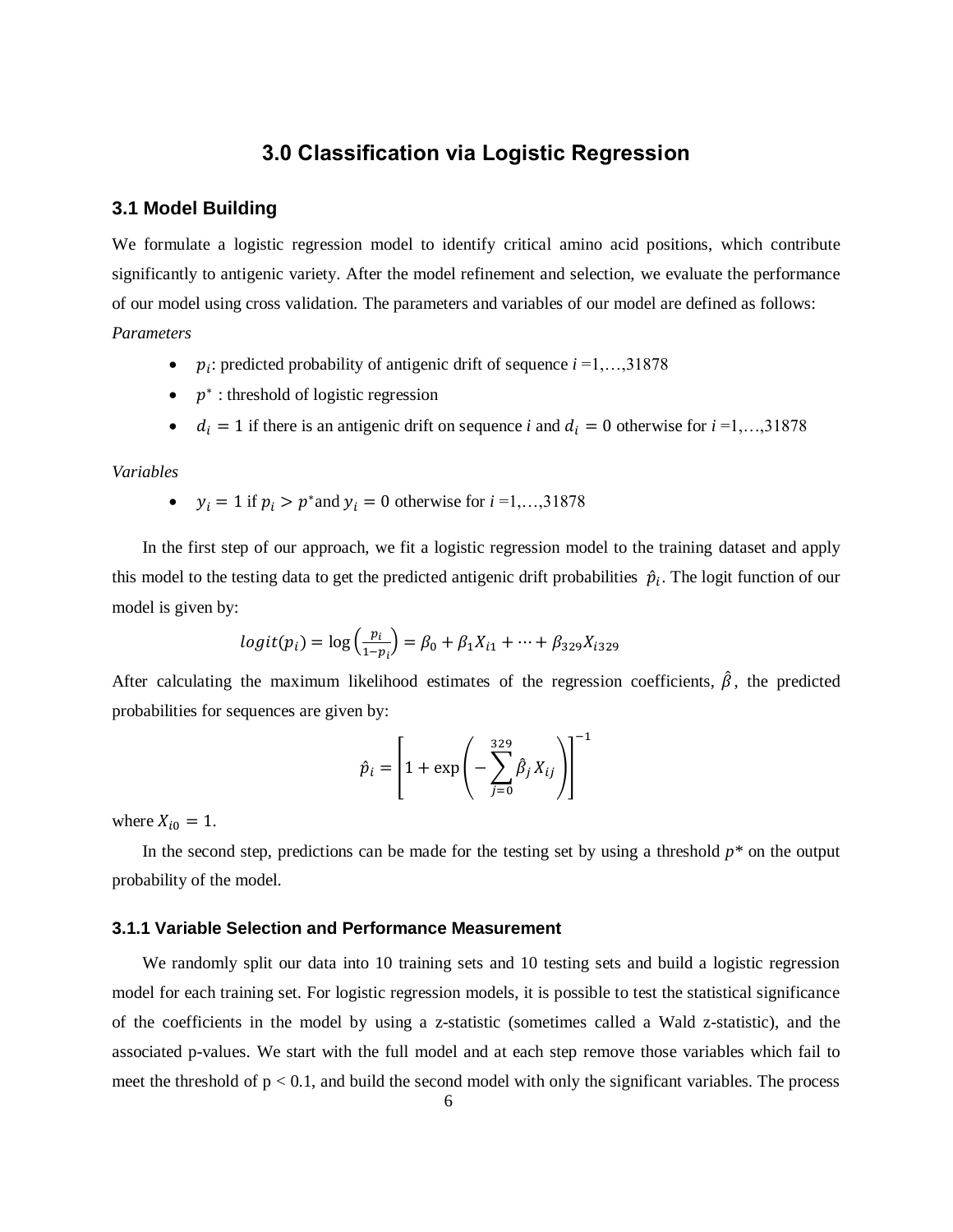iterates until all variables are significant. For each training set, we identify all critical amino acid positions and build our final model with only significant variables. 10-fold cross validation is used to validate how well our model learns from the training data. We use the classification matrix to evaluate the accuracy of our model's prediction. If the predicted and actual value is the same, i.e. 1 and 1 or 0 and 0, then the prediction is accurate for that case. If predicted value and actual value are different, the model is not accurate for that case. Agreement rate, sensitivity and specificity are calculated for each fold. Sensitivity measures the proportion of actual positives which are correctly identified as positive. Specificity measures the proportion of negatives which are correctly identified as negative. A perfect predictor would be described as 100% sensitivity and 100% specificity. We use Receiver operating characteristic (ROC) curve to illustrate the performance of our model. Table 1 summarizes the results of the analysis for both training and testing dataset.

| <b>Model</b>   | No.<br>of       | <b>Testing dataset</b> |             |           | <b>Training dataset</b> |             |           |  |
|----------------|-----------------|------------------------|-------------|-----------|-------------------------|-------------|-----------|--|
|                | <b>Selected</b> | Sensitivity            | Specificity | Agreement | Sensitivity             | Specificity | Agreement |  |
|                | positions       |                        |             | Rate      |                         |             | Rate      |  |
| 1              | 18              | 0.992                  | 0.964       | 0.988     | 0.992                   | 0.956       | 0.987     |  |
| $\overline{2}$ | 15              | 0.990                  | 0.952       | 0.985     | 0.991                   | 0.955       | 0.985     |  |
| 3              | 15              | 0.991                  | 0.962       | 0.987     | 0.989                   | 0.954       | 0.984     |  |
| $\overline{4}$ | 18              | 0.993                  | 0.964       | 0.988     | 0.992                   | 0.955       | 0.986     |  |
| $\overline{5}$ | 17              | 0.991                  | 0.942       | 0.984     | 0.992                   | 0.957       | 0.986     |  |
| 6              | 19              | 0.990                  | 0.962       | 0.986     | 0.991                   | 0.961       | 0.987     |  |
| $\tau$         | 18              | 0.994                  | 0.962       | 0.989     | 0.991                   | 0.955       | 0.986     |  |
| $\overline{8}$ | 17              | 0.991                  | 0.958       | 0.986     | 0.991                   | 0.964       | 0.987     |  |
| 9              | 14              | 0.991                  | 0.970       | 0.988     | 0.991                   | 0.954       | 0.986     |  |
| 10             | 21              | 0.990                  | 0.957       | 0.985     | 0.991                   | 0.960       | 0.986     |  |
| Average        | 17              | 0.991                  | 0.959       | 0.987     | 0.991                   | 0.957       | 0.986     |  |

**Table 1 Classification accuracy of logistic regression** 

We observe that model 7 has the highest agreement rate for both training and testing datasets. Its high sensitivity rate helps identify antigenic variants more easily. The high specificity rate indicates a great accuracy of identifying similar viruses. In model 7, we identify 18 positions as critical amino acid positions, which are positions: 63, 133, 137, 143, 144, 145, 156, 158, 172, 189, 190, 193, 197, 208, 214,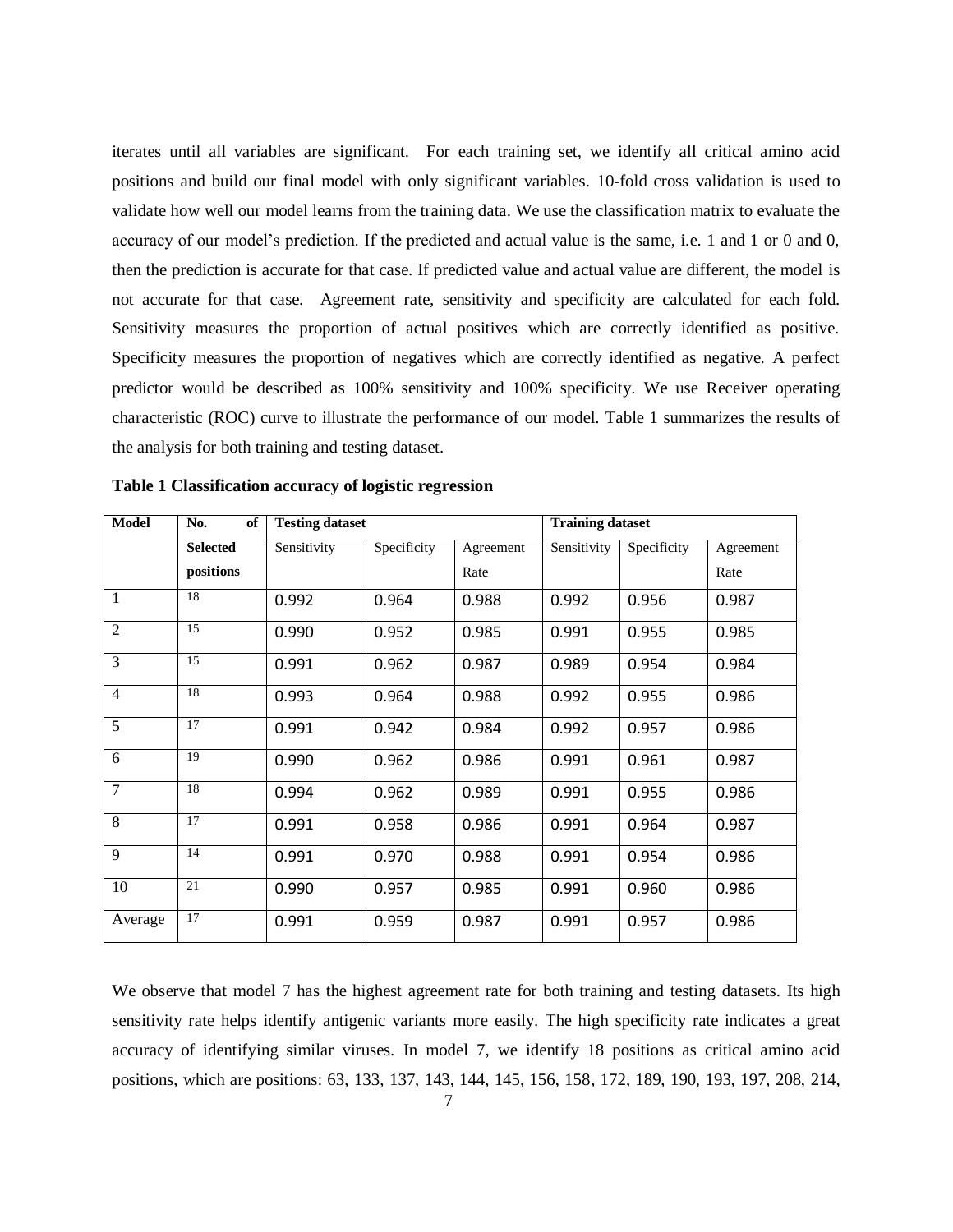219, 275 and 299. We build our final model, with all significant variables (all critical amino acid positions). Figure 1 and Figure 2 show the ROC for training and testing sets of model 7, respectively.



**Figure 2 ROC plot for testing dataset**



**Figure 3 ROC plot for Training dataset**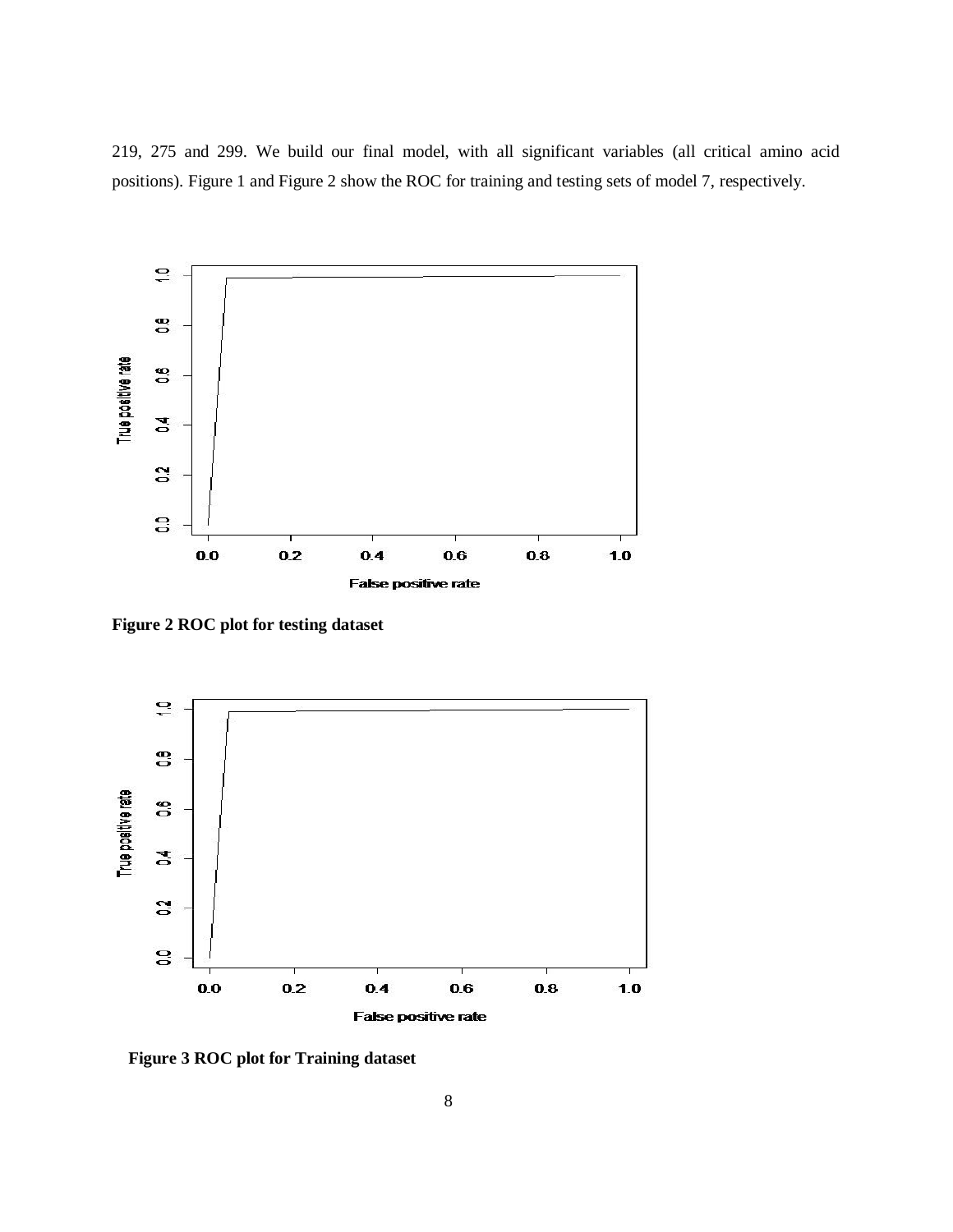From the summary output of the final model, as the p-values of 18 variables are less than 0.1, they are all statistically significant in the logistic regression model. The null deviance for the logistic model fit to the final model data is 24250.2 on 28690 degrees of freedom. The residual deviance is 2214.2 on 28672 degrees of freedom. The deviance is reduced by 22036 points on 18 degrees of freedom, with a p-value of almost 1. Large P-value means we have no/very weak evidence against our null hypothesis. In this case the null hypothesis states that the logistic regression model provides an adequate fit to the data. The residual deviance of 2411 is small with a p-value of almost 0, which indicates a good fit of the logistic model.

 ROC shows the tradeoff between sensitivity and specificity (any increase in sensitivity will be accompanied by a decrease in specificity). The area under curve (AUC) provides a measure of the model's ability to discriminate between those with and without antigenic variants. From Figure 1 and Figure 2, we observe that the curve follows very close to the left-hand border and the top border of the ROC space. This means the AUC is very close to 1 and the prediction accuracy is very high.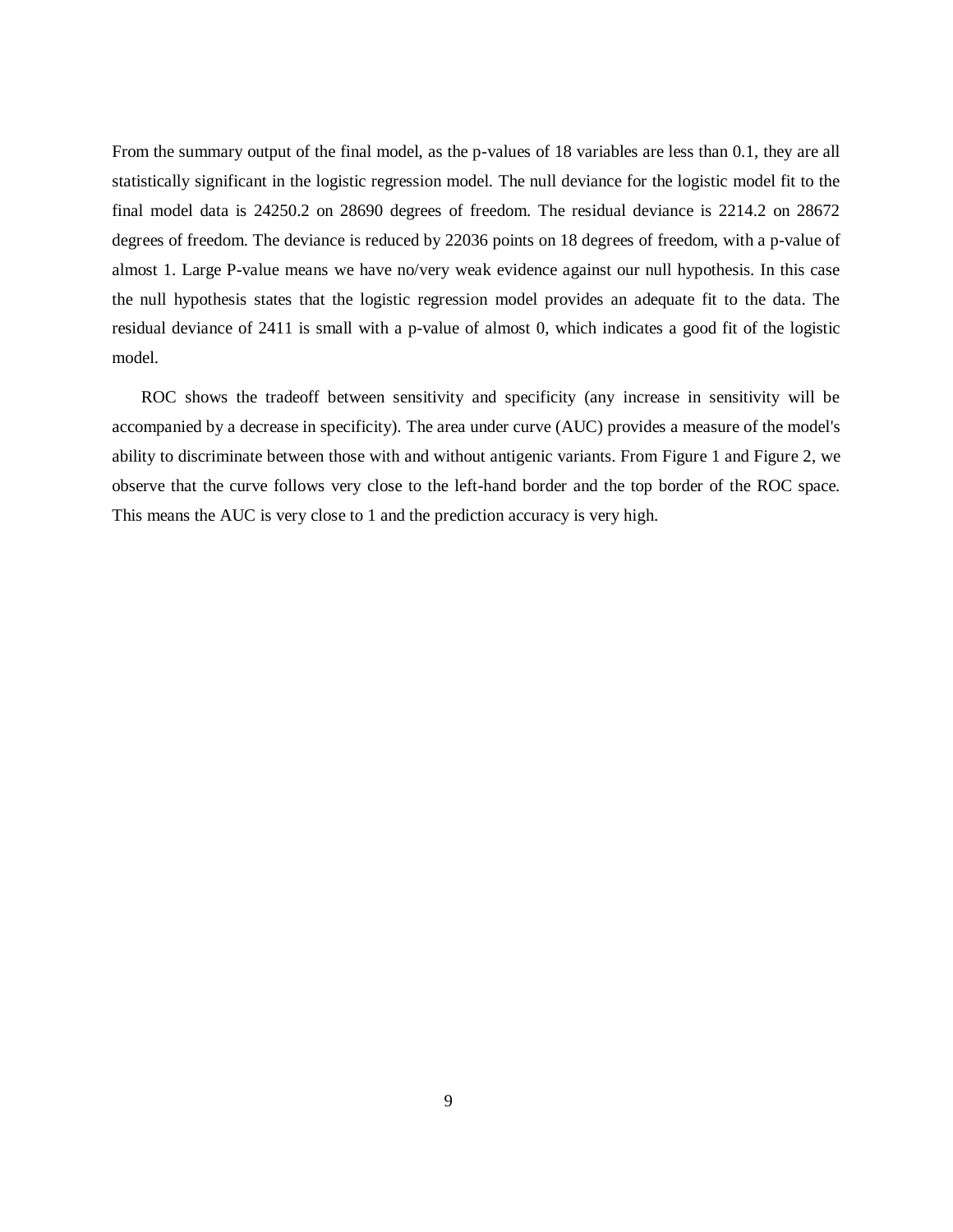# **4.0 Classification via Integer Programming**

#### **4.1 Classification Problems**

We apply a two-class classification problem proposed by Bertsimas and Shioda [3] with input sequence  $x_i$ , i =1,...,n, where n is the size of the training set. Each sequence is a pattern of 329 amino acid positions. The indicator variables  $y_i \in \{0,1\}$ ,  $i = 1, \dots, n$ , where  $y_i = 1$  if there is an antigenic variant and 0 otherwise. Therefore, we identify the two classes with the binary value 1 and 0. We classify the sequences with antigenic drift ( $y_i = 1$ ) as Class 1 sequences and sequences with the same genetic characteristics  $(y_i = 0)$  as Class 0 sequences. Let  $n_0$  and  $n_1$  be the number of Class 0 and Class 1 sequences, respectively. Let  $N_0 = \{1, \ldots, n_0\}$  and  $N_1 = \{1, \ldots, n_1\}$ . Class 0 and Class 1 sequences are denoted by  $x_i^0$ ,  $i = 1, ..., n_0$ , and  $x_i^1$ ,  $i = 1, ..., n_1$ , respectively. Our goal is to partition Class 1 sequences into K disjoint groups such that no class 0 strain can be expressed as a combination of Class 1 sequences. Then new sequences can be classified as Class 1 if it belongs to one of these groups or as Class 0 otherwise. Let  $\overline{K} = \{1, ..., K\}$  and  $G_k$  be the set indices of Class 1 sequences that are in group k, where  $\bigcup_{k \in \overline{K}} G_k = N_1$  and  $G_k \cap G_{k'} = \emptyset$ ,  $k, k' \in \overline{K}$ ,  $k \neq k'$ . Variables and parameters are defined in Table 2.

| <b>Variables</b>         | <b>Definition</b>                                                             |
|--------------------------|-------------------------------------------------------------------------------|
| $x_i$ , $i=1,\ldots,n$   | Pattern of 329 amino acid positions                                           |
| $y_i$ , $i=1,,n$         | Indicator variables $y_i = 1$ if there is a antigenic variant and 0 otherwise |
| $n_{0}$                  | Number of Class 0 strain                                                      |
| $n_{1}$                  | Number of Class 1 strain                                                      |
| $x_i^0$ , $i = 1, , n_0$ | Class 0 strains                                                               |
| $x_i^1, i = 1, , n_1$    | Class 1 strains                                                               |
| $N_0$                    | Set of indices of Class 0 strains $N_0 = \{1, , n_0\}$                        |
| $N_1$                    | Set of indices of Class 1 strains $N_1 = \{1, , n_1\}$                        |
| K                        | Number of disjoint groups to which Class 1 sequences will be classified       |
| $\overline{K}$           | Set of indices of groups $\overline{K} = \{1, , k\}$                          |
| $G_k$                    | Set indices of Class 1 strains that are in group k                            |

| <b>Table2 Definition of Variables and Parameters</b> |
|------------------------------------------------------|
|------------------------------------------------------|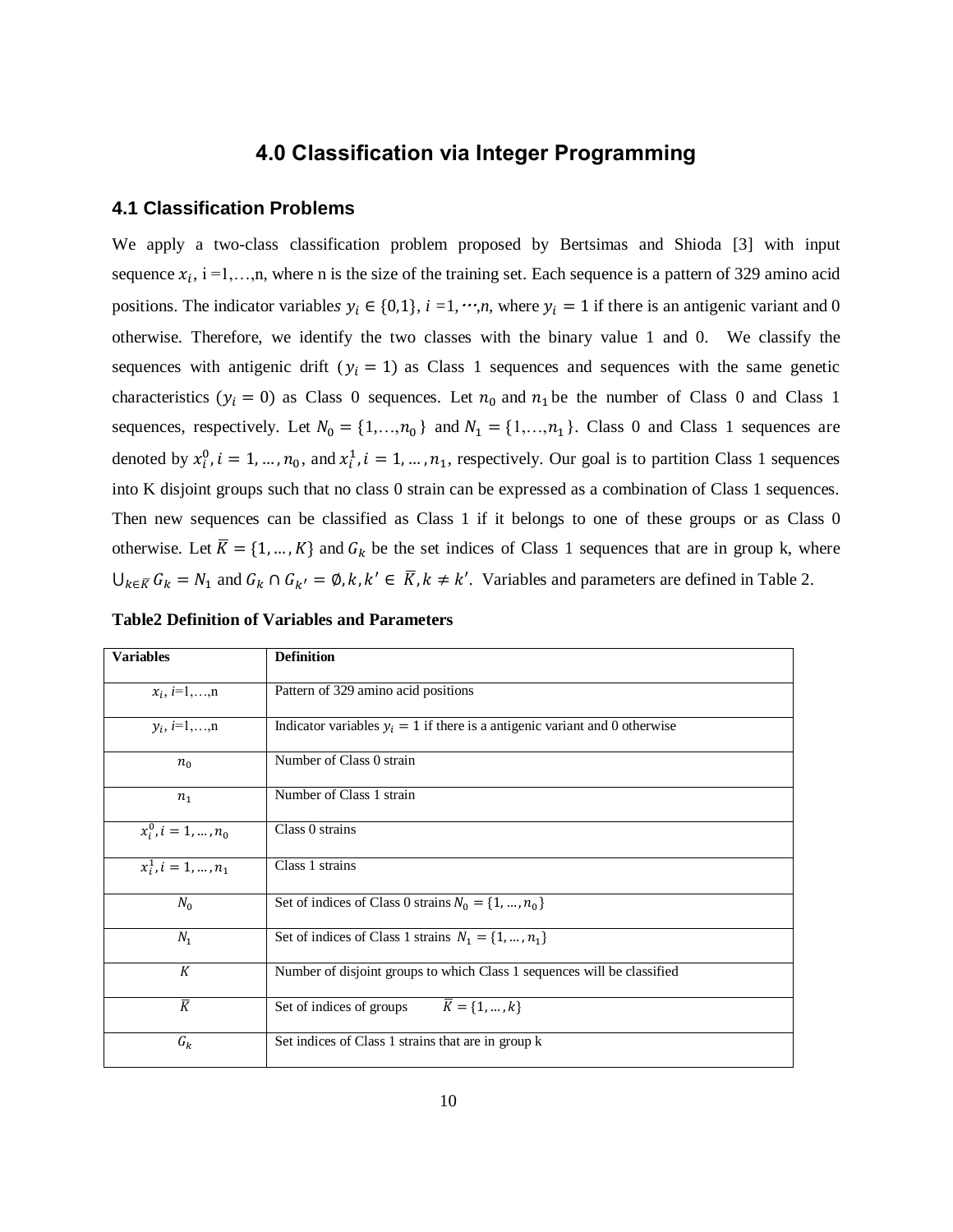To ensure that there is no Class 0 sequence in any of the Class 1 group, model (1) has to be infeasible for all  $i \in N_0$  and  $k \in \overline{K}$ :

$$
\sum_{j \in G_k} \lambda_j x_j^1 = x_i^0,
$$
  
\n
$$
\sum_{j \in G_k} \lambda_j = 1,
$$
  
\n
$$
\lambda_j \ge 0, j \in G_k.
$$
  
\n(1)

From Farkas' Lemma [4], model (1) has no solution if and only if:

$$
p'x_i^0 + q < 0,
$$
\n
$$
p'x_j^1 + q \ge 0, j \in G_k
$$
\n
$$
(2)
$$

We check the feasibility of model (2) using the optimization problem:

$$
z_{k,i} = \max \varepsilon
$$
  
\n
$$
\text{s.t } p'x_i^0 + q \le -\varepsilon,
$$
  
\n
$$
p'x_j^1 + q \ge 0, \ j \in G_k
$$
  
\n
$$
\varepsilon \le 1.
$$
  
\n(3.1)  
\n(3.2)  
\n(3.3)

Model (3) determines if there exists a hyperplane  $p'x + q = 0$  that separates sequence  $x_i^0$  from all Class 1 sequences in group *k*. If  $z_{k,i}$  >0, then model (2) is feasible, which also implies that model (1) is infeasible. If  $z_{k,i} \leq 0$ , model (2) is infeasible, as a result model (1) is feasible. The constraint  $\varepsilon \leq 1$  is added to prevent unbounded solutions.

We expand model (3) for all  $k \in \overline{K}$  and  $i \in N_0$ .

$$
z = max \delta
$$
  
\n
$$
\text{s.t } p'_{k,i}x_i^0 + q_{k,i} \le -\delta, i \in N_0; k \in \overline{K}
$$
\n
$$
p'_{k,i}x_j^1 + q_{k,i} \ge 0, i \in N_0; k \in \overline{K}, j \in G_k
$$
\n
$$
\delta \le 1.
$$
\n
$$
(4.3)
$$

We define decision variable  $a_{k,i}$ ,  $k \in \overline{K}$ ,  $j \in N_1$  to decide if we can assign Class 1 sequence *j* to group k,

$$
a_{k,j} = \begin{cases} 1 & \text{if } x_j^1 \text{ is assigned to group } k \\ 0 & \text{otherwise} \end{cases}
$$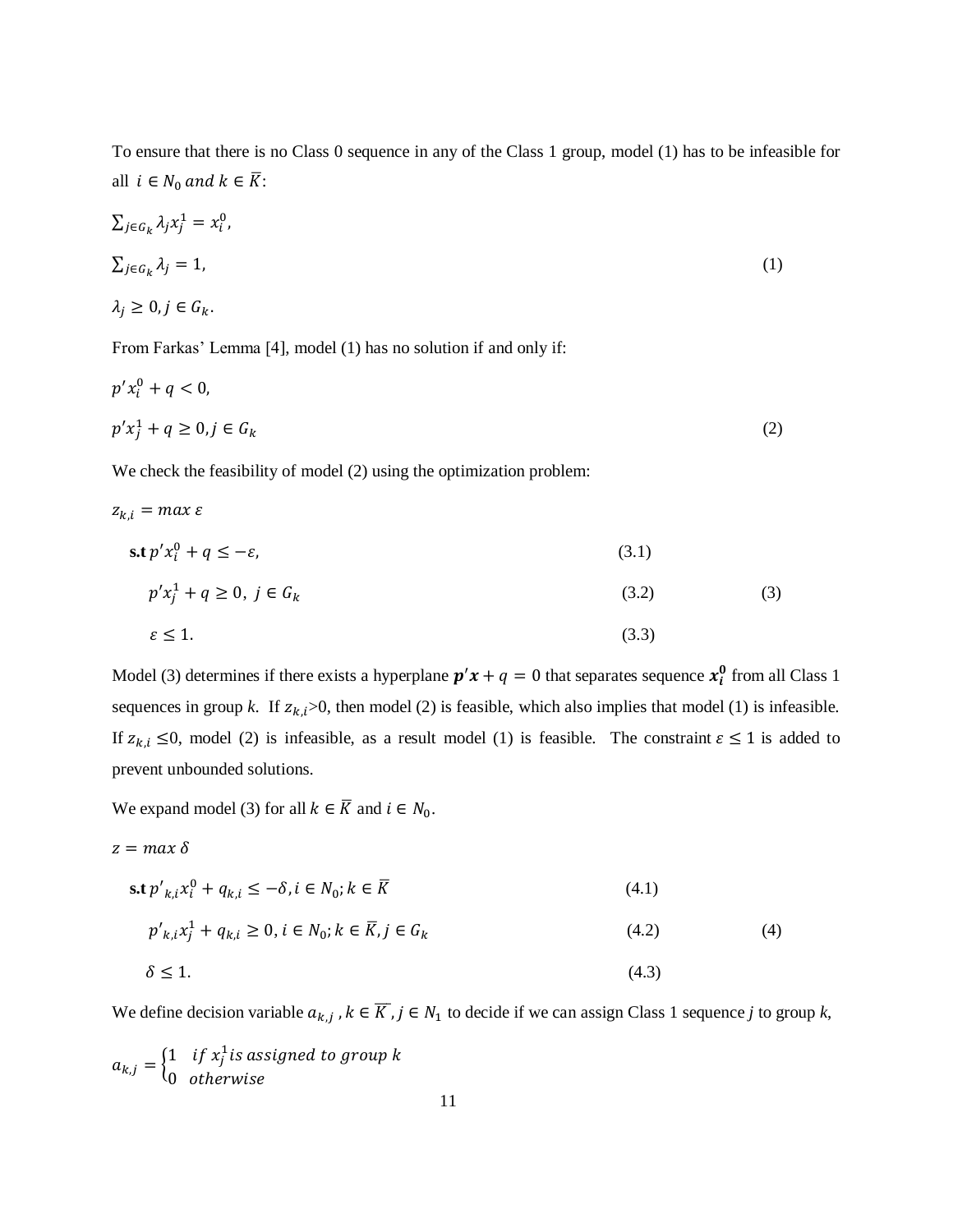To ensure that we enforce constraint (3.2) of model (3) if  $a_{k,j} = 1$ , we modify the constraint (4.2) as:  $p'_{k,i}x_i^1 + q_{k,i} \geq a_{k,i} - 1.$ 

The model becomes:

$$
z^* = max \delta
$$
  
\n
$$
s.t p'_{k,i}x_i^0 + q_{k,i} \le -\delta, i \in N_0; k \in \overline{K}
$$
  
\n
$$
p'_{k,i}x_j^1 + q_{k,i} \ge a_{k,j} - 1, i \in N_0; k \in \overline{K}, j \in G_k
$$
  
\n
$$
\sum_{k=1}^K a_{k,j} = 1, j \in N_1
$$
  
\n
$$
\delta \le 1
$$
  
\n
$$
a_{k,j} \in \{0,1\}.
$$
  
\n(5.3)  
\n(5.4)

#### **4.2 The Clustering Algorithm**

By solving model (5), we can check whether Class 1 sequences can be partitioned into *K* groups without including any of the Class 0 sequences in their convex hull. However, finding a hyperplane for each of the Class 0 sequences is computationally expensive. As an alternative, we find a hyperplane for a cluster of Class 0 sequences at a time. We need an algorithm to cluster our Class 1 and Class 0 sequences to  $K_1$  and  $K_0$  clusters, respectively.

 We apply the hierarchical (agglomerative) clustering procedures to create clusters of Class 1 and Class 0 sequences. Initially, we start with each Class 1 (Class 0) sequence representing an individual cluster. Then two clusters with the smallest statistical distance between them are merged. We stop merging when none of the clusters can be further merged. During the procedure, we need to ensure that a merger of Class 1 (Class 0) clusters will not contain any Class 0 (Class 1) sequences in the resulting convex hull. We include the following optimization problem in our clustering algorithm to check whether Class 1 clusters *r* and *s* can be merged:

$$
\delta^* = \max \delta
$$
  
s.t  $p_i' x_i^0 + q_i \le -\delta$ ,  $i \in N_0$ ,  

$$
p_i' x_j^1 + q_i \ge \delta
$$
,  $j \in C_r \cup C_s$ , (6.1) (6)

where  $C_r$  and  $C_s$  are the sets of indices of Class 1 sequences in clusters r and s, respectively.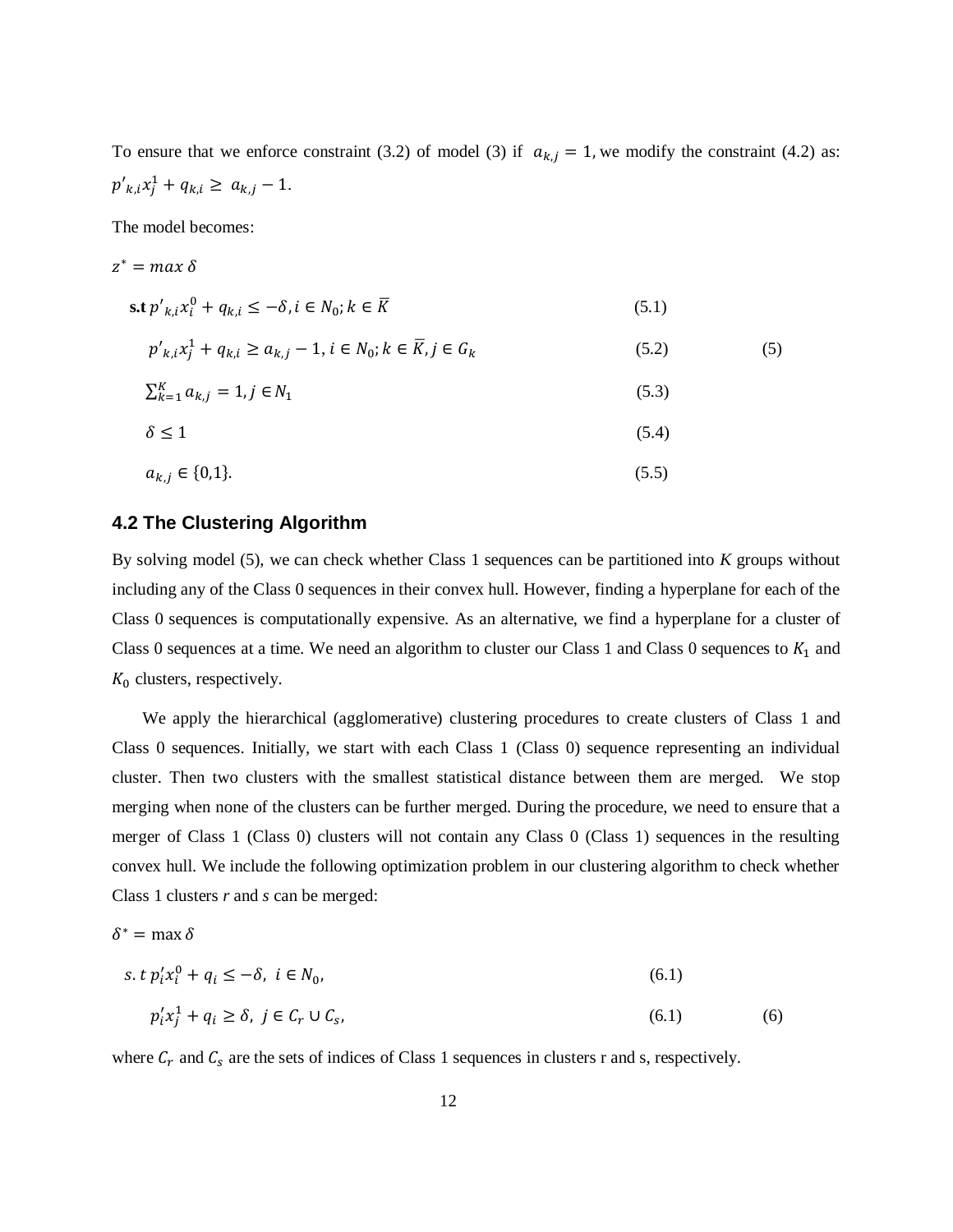If  $\delta^* > 0$ , problem (6) is feasible, which means clusters r and s can be merged. If  $\delta^* \le 0$ , problem (6) is infeasible, indicating that clusters r and s cannot be merged. We present an outline of the algorithm as follows:

#### **Algorithm 1:**

- 1. **Initialize**:  $K = n_1, k = 0$ .
- 2. **While**  $k \leq K$  do
- 3. Find the clusters with minimum pairwise distance, call these r and s.
- 4. Solve problem (6) on clusters r and s.

5. If 
$$
\delta^* \leq 0
$$
, then

- 6.k=k+1
- 7. **else**
- 8. Merge clusters r and s.

$$
9. \qquad K=K-1, k=0
$$

10. **end if**

#### 11. **end while**

Initially, each Class 1 sequence represents an individual cluster,  $K = n_1$ . We can take any random sequence as the initial centroids. We obtain the minimum pairwise distance on line 3 by comparing the statistical distances between the centroids of all clusters.

**Definition 4.1**: The statistical distances between two points  $x = (x_1, ..., x_d)^t$  and  $y = (y_1, ..., y_d)^t$  in the d-dimensional space  $\mathbb{R}^d$  is defined as  $d_{\mathbb{R}}(x, y) = \sqrt{\sum_{i=1}^d \frac{(x_i - y_i)^2}{n_i^2}}$  $\frac{d}{j=1} \frac{(x_j-y_j)^2}{s_j^2}$ , where  $s_j^2$  is the sample variance of  $j^t$ coordinate of all points in  $\mathbb{R}$ .

 For testing purpose, we divide our data into 10 training and testing sets. For training set 1, we get  $K_1 = 114$  clusters of Class 1 sequences using **Algorithm 1** and  $K_0 = 187$  clusters of Class 0 sequences following the same procedure.

 An outlier is an observation of the data that deviates from other observations so much that it arouses suspicions that it was generated by a different mechanism from the most part of data [5]. In clustering,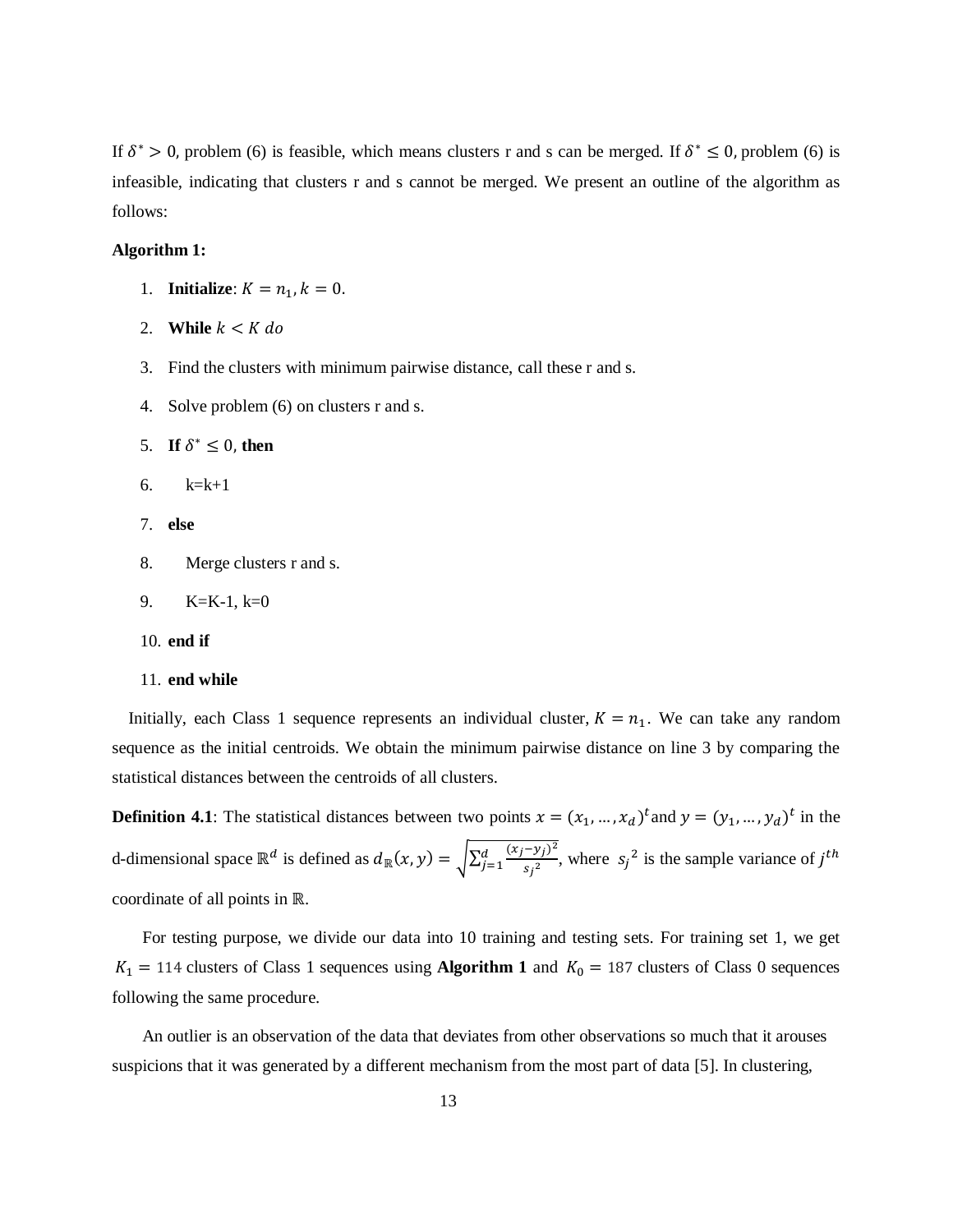outliers are considered as observations that should be removed in order to make clustering more reliable [6]. In outlier detection methods based on clustering, outlier is defined to be an observation that does not fit to the overall clustering pattern [7]. After  $K_0$  and  $K_1$  clusters are obtained, we eliminated all clusters with cardinality less than 1% of  $n_0$  and  $n_1$ , respectively. After the outlier removal procedure, we get 25 clusters of Class 0 sequences and 7 clusters of Class 1 sequences. Since there are only 7 clusters of Class 1 sequences, we will consider each cluster as a group, which means  $K = K_1$ .

#### **4.3 Assigning Groups to Polyhedral Regions**

To separate Class 0 and Class 1 sequences, Bertsimas and Shioda [3] present an approach using hyperplanes such that the minimum Euclidean distance from any point to the hyperplane is maximized. For each group  $k, k \in K$ , of Class 1 sequences and for every cluster  $t, t \in K_0$ , of Class 0 sequences, we find a hyperplane  $\pi'_{kt} = \alpha_{kt}$ . Our objective is to maximize the minimum distance between each sequence and the hyperplane. The distance is defined as:

$$
d(x, \pi_{k,t}, \alpha_{k,t}) = \frac{|\gamma|}{||\pi_{k,t}||}, where \gamma = \pi'_{k,t} x - \alpha_{k,t}.
$$

By fixing |y| and minimizing|| $\pi_{(k, t)}$ ||<sup>2</sup>, the following quadratic optimization problem maximizes the distance:

Min 
$$
\pi'_{k,t}\pi_{k,t}
$$
  
\ns.t  $\pi'_{k,t}x_i^0 \ge \alpha_{k,t} + 1 \cdot i \in C_t^0$ , (8.1)  
\n $\pi'_{k,t}x_j^1 \ge \alpha_{k,t} - 1 \cdot i \in G_k$ . (8.2)

By solving problem (8) for each group K, we obtained  $KK_0$  hyperplanes. The polyhedral region for each group *k* is

$$
P_k = \{x \in \mathbb{R}^d \big| \pi'_{k,t} x \le \alpha_{k,t}, t \in K_0 \}.
$$

However, some of the hyperplanes may be redundant. To check the redundancy of the hyperplanes, we solve the following problem: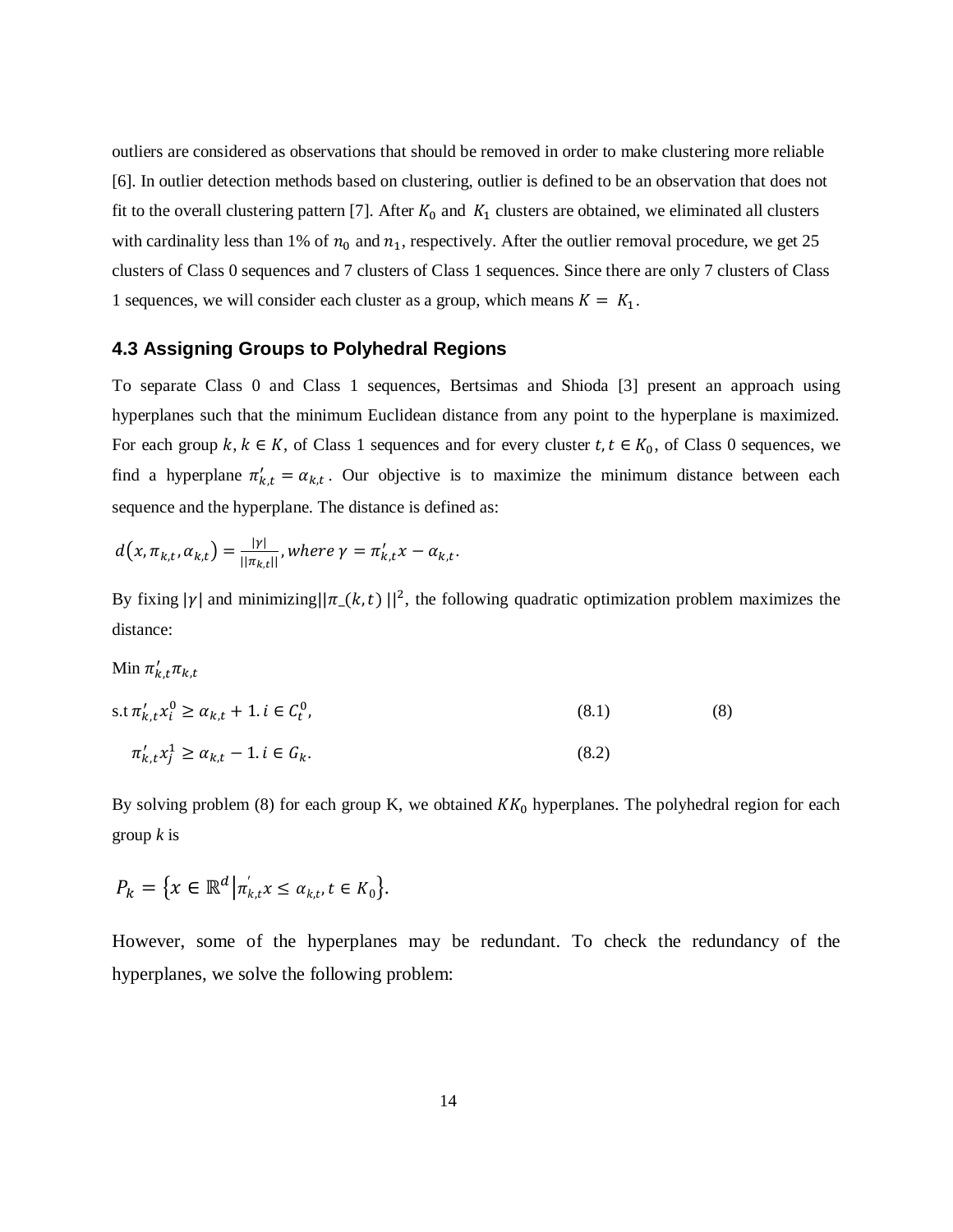$$
\omega_{k,t_0} = \max \pi'_{k,t_0} x
$$

$$
\text{s.t} \quad \pi'_{k,t} x \le \alpha_{k,t}, \qquad i \in C_t^0, \tag{9.1}
$$

$$
\pi'_{k,t_0} x \le \alpha_{k,t_0} + 1 \quad i \in G_k. \tag{9.2}
$$

If  $\omega_{k,t_0} \leq \alpha_{k,t_0}$ , the corresponding hyperplane is redundant. Since this problem needs to be solved for each group k,  $k \in K$  and for every cluster t,  $t \in K_0$ , we use the following algorithm to eliminate all redundant hyperplanes:

- 1. for  $k=1$  to  $K$  do
- 2. for  $t_0=1$  to  $K_0$  do
- 3. Solve problem (9).
- 4. if  $\omega_{k,t_0} \leq \alpha_{k,t_0}$  then
- 5. Eliminate constraint  $\pi'_{k,t_0} x \leq \alpha_{k,t_0}$ .
- 6. end if
- 7. end for
- 8. end for

We find that none of the hyperplanes are redundant. After we have the polyhedra, we can test new data with this model. If the sequence lies in any of the *K* polyhedra, we classify the sequence as Class 1 sequence. If the sequence is not contained in any of the polyhedra, then we classify this sequence as Class 0 sequence.

#### **4.4 Performance Measurement**

We run the same procedure for all training sets. The training and testing results of our optimization model are shown in Table 3.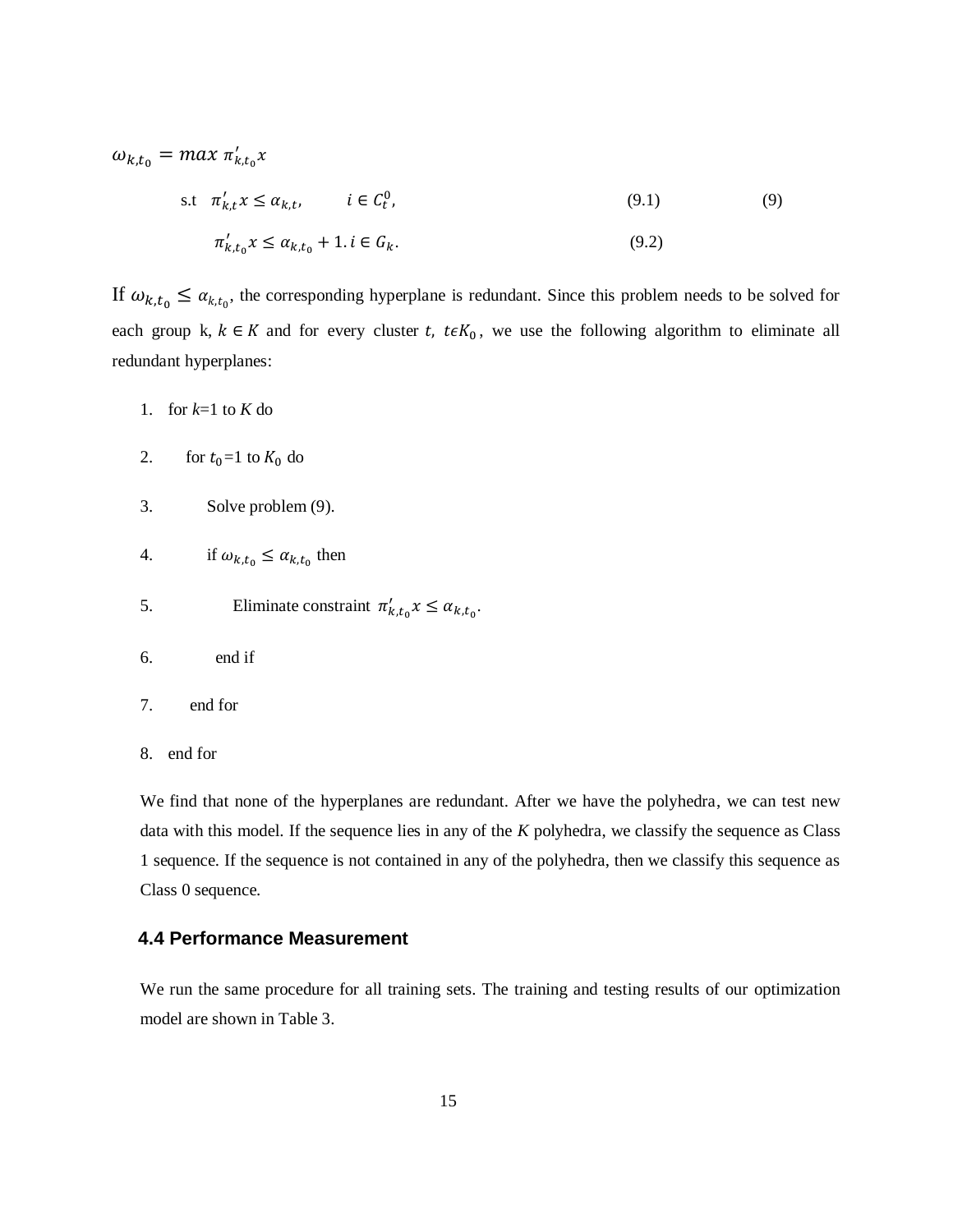| <b>Dataset</b> | <b>Testing dataset</b> |             |           | <b>Training dataset</b> |             |           |  |
|----------------|------------------------|-------------|-----------|-------------------------|-------------|-----------|--|
|                | Sensitivity            | Specificity | Agreement | Sensitivity             | Specificity | Agreement |  |
|                |                        |             | Rate      |                         |             | Rate      |  |
| $\mathbf{1}$   | 0.999                  | 0.992       | 0.997     | 0.998                   | 0.992       | 0.997     |  |
| $\overline{2}$ | 0.893                  | 0.952       | 0.902     | 0.885                   | 0.938       | 0.893     |  |
| 3              | 0.856                  | 0.916       | 0.865     | 0.839                   | 0.937       | 0.853     |  |
| $\overline{4}$ | 0.981                  | 0.462       | 0.903     | 0.978                   | 0.494       | 0.906     |  |
| 5              | 0.949                  | 0.653       | 0.904     | 0.949                   | 0.666       | 0.907     |  |
| 6              | 0.960                  | 0.753       | 0.929     | 0.956                   | 0.747       | 0.925     |  |
| 7              | 0.980                  | 0.412       | 0.895     | 0.980                   | 0.415       | 0.895     |  |
| 8              | 0.887                  | 0.663       | 0.853     | 0.880                   | 0.678       | 0.849     |  |
| 9              | 0.915                  | 0.688       | 0.881     | 0.922                   | 0.691       | 0.887     |  |
| 10             | 0.976                  | 0.661       | 0.929     | 0.980                   | 0.657       | 0.932     |  |
| Average        | 0.939                  | 0.715       | 0.906     | 0.937                   | 0.721       | 0.904     |  |

 **Table 3 Classification accuracy of integer programming**

From Table 3, we observe that the sensitivity rates for both datasets are very high. This indicates that our model can accurately identify antigenic variants. However, the specificity rates are relatively low. A test with a high sensitivity but low specificity results in many sequences which have no antigenic variants being predicted as antigenically different.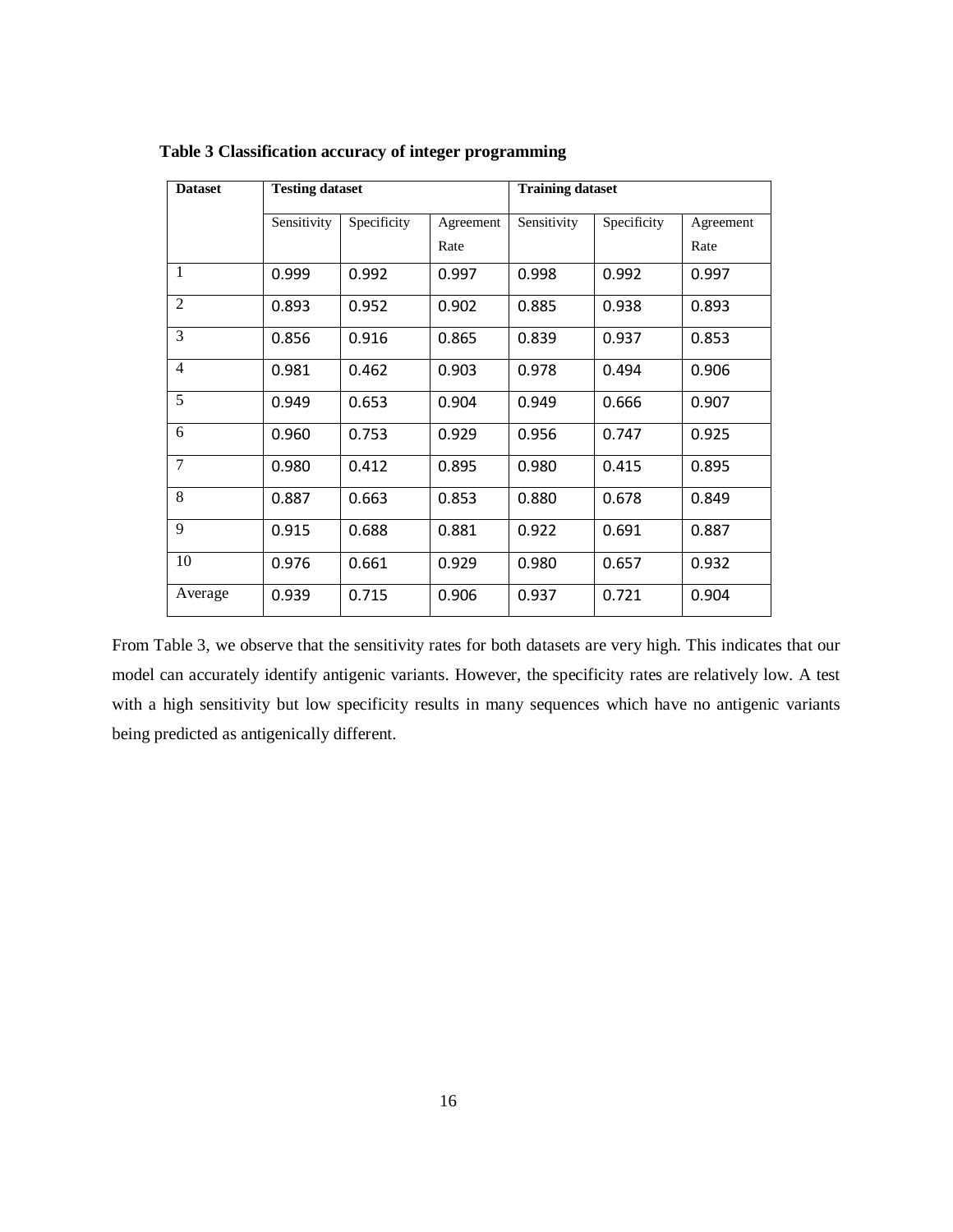### **5.0 Classification via Artificial Neural Network**

ANNs have been recently applied to clinical problems such as diagnosing myocardial infarcts [11] and breast cancer detection [12]. We develop a method of classifying antigenic variant using Artificial Neural Networks. We train a neural network on amino acid sequences to test the NN's accuracy of prediction on new sequences. The network receives the 329 binary values as an input vector. It is then required to identify the antigenic variant by responding an output value between [0, 1].

#### **5.1 Network Architecture**

Deciding the number of hidden layer and number of neurons in each of these hidden layers are critical steps for deciding the overall neural network architecture. Even though the layers do not directly interact with the external environment, these layers have a tremendous influence on the final output.

 We first determine the number of hidden layers to use with the neural network. The most common network used with backpropagation is the two-layer feedforward network [10]. Two-layer feed-forward networks can represent any input-output relationship with a finite number of discontinuities. It gives a general result showing that nonlinear control systems can be stabilized using two hidden layers, but not in general using just one [13]. For most problems, it starts with two layers, and then increase to three layers if the performance with two layers is not satisfactory. However, there is currently no mathematical theory that provides a definitive answer to the choice of number of hidden neurons in each of these hidden layers. If too few hidden neurons are used, the network will be unable to model complex data, resulting in underfitting. Too many hidden neurons can increase the training time dramatically and result in overfitting. We start with a two-layer model with 20 neurons in each hidden layer.

#### **5.1.1 Activation Functions**

The sigmoid activation function is a common activation function for neural networks. It constrains the outputs of a network to be between 0 and 1. The sigmoid activation function is most useful for training data that is also between 0 and 1. Since our input and target (output) data are all binary, we consider a sigmoid transfer function for the hidden and output layers.

#### **5.2 Comparison of Training Algorithm**

*Trainlm* is the fastest training function and the default training function for feedforward network. The quasi-Newton method, *trainbfg* and *trainoss* are also quite fast since they do not need to store the large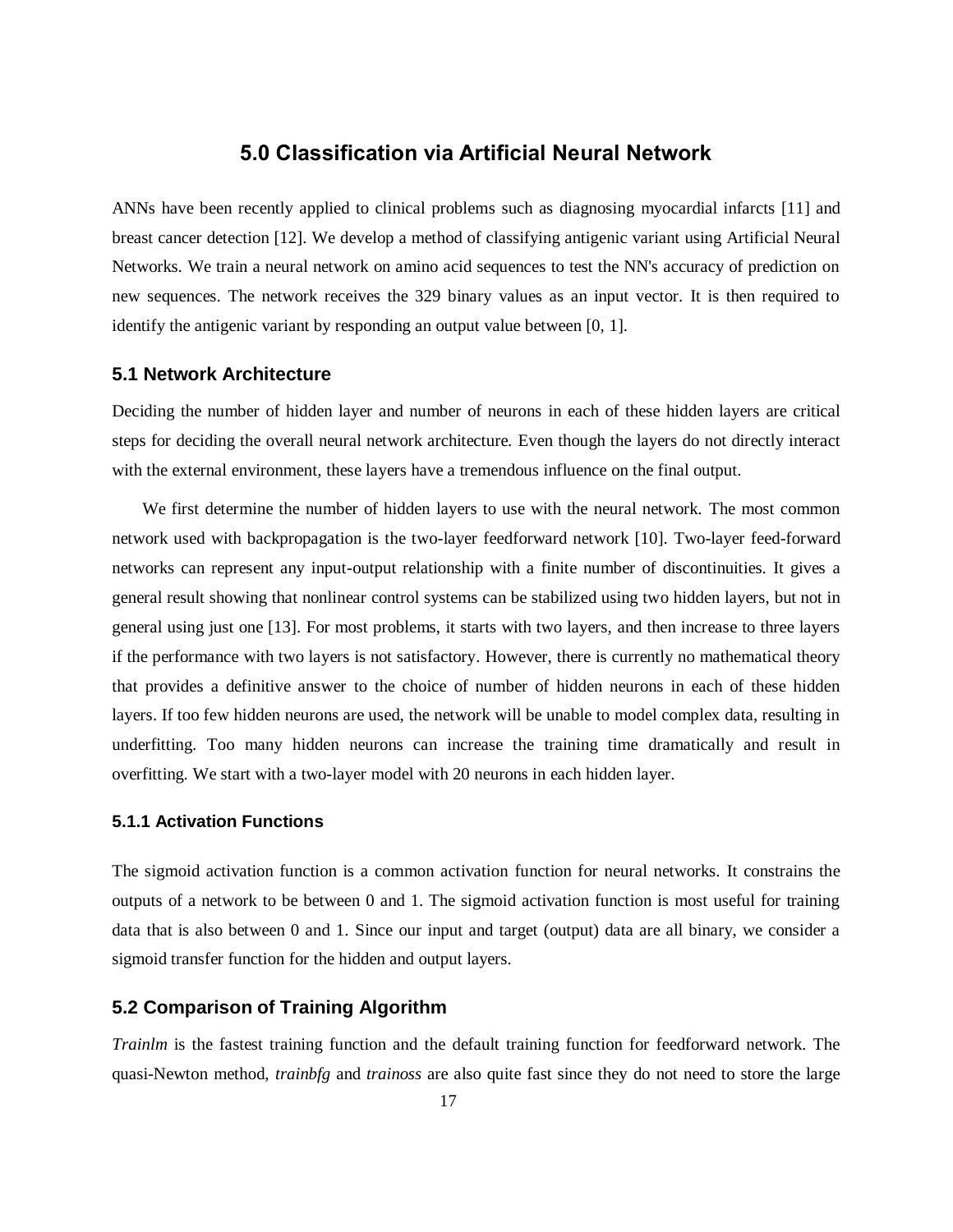Hessian matrix. All of these methods tend to be less efficient for large networks (with thousands of weights), since they require more memories and computation time for these cases. Also, *trainlm* performs better on function fitting (nonlinear regression) problems than on pattern recognition problems [10]. When training large networks or pattern recognition networks, the conjugate gradient method, *traincgp, trainscg* and *traincgf* are good choices. Their memory requirements are relatively small, and yet they are much faster than standard gradient descent algorithms (*traingd, traingda, traingdx*). *Trainrp* is a network training function that updates weight and bias values according to the resilient backpropagation algorithm.

#### **5.2.1 Train and Test Strategy**

In order to train networks to find the necessary input output relationships without over-fitting the training dataset, we apply the early-stopping technique [14]. The dataset is divided into three sets: training, validation and testing set. In early stopping, the training set is split into a new training set and a validation set. We train the networks with the training data and evaluate the validation error at each iteration. When the performance of the validation test stops improving or a specified number of iterations (which is set to 1000 in our study) is reached, the algorithm halts. The network with the best performance on the validation set is then used for actual testing on a separate set of data. We apply 10-fold cross validation to validate how well our model learns from the training data.

#### **5.2.2 Result and Discussion**

We compare the performance of various classification algorithms in terms of their predictive abilities and computation efficiencies. We use the sensitivity and specificity rates on both training and testing set as the measure of predictive accuracy, and the computation time (in CPU seconds) as the measure of computation efficiency. Table 4 summarizes the average computation time of different algorithms. Table 5 summarizes the ANNs' training performance in terms of accuracy of prediction.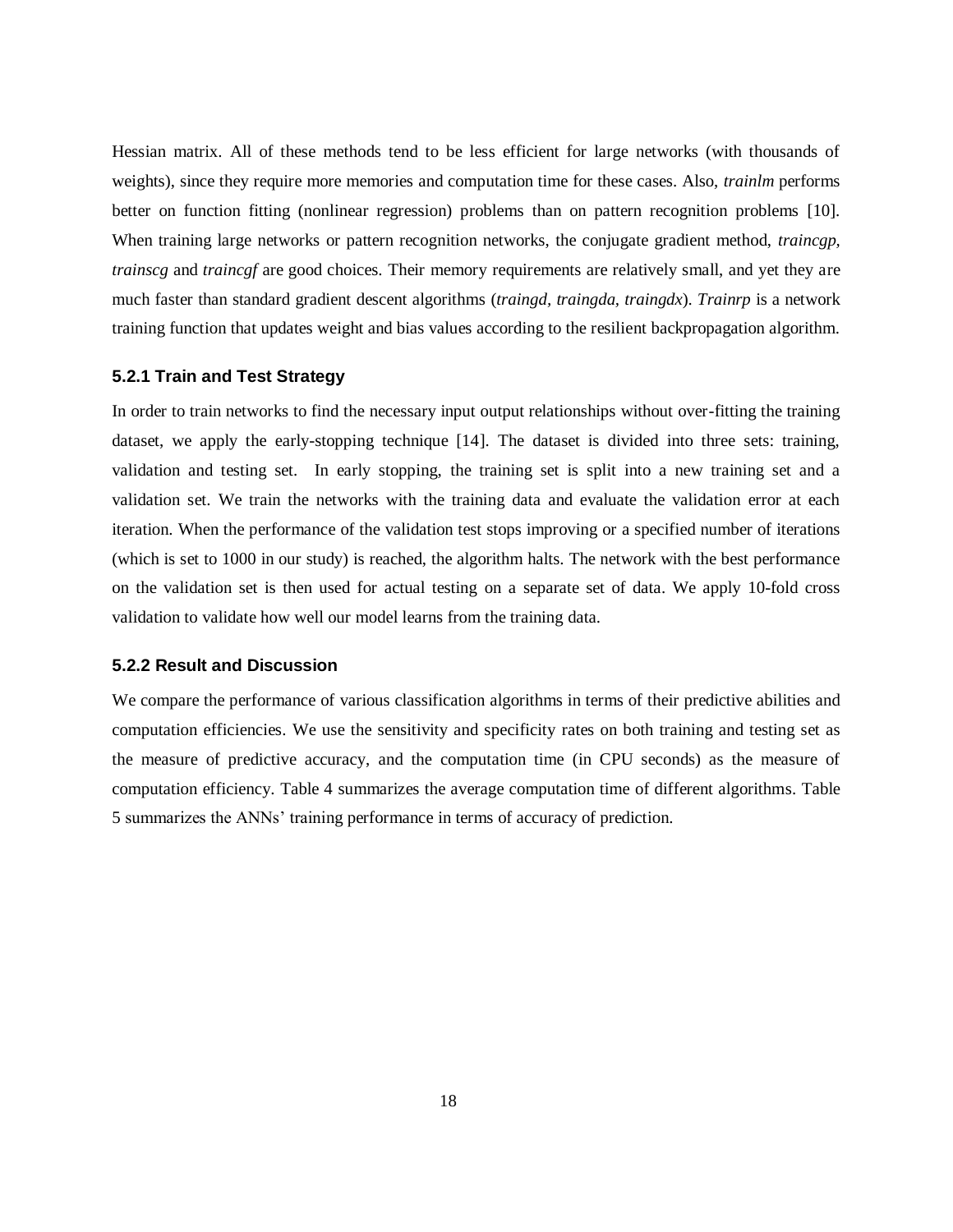| Function | Algorithm                                | Mean(s) | Min(s) | Max(s) | Std.(s) |
|----------|------------------------------------------|---------|--------|--------|---------|
| trainbfg | Quasi-Newton                             | 11527   | 5915   | 24434  | 5261    |
| trainegf | Fletcher-Powell Conjugate Gradient       | 765.57  | 462.1  | 1163.5 | 213.23  |
| traincgp | Polak-Ribi é e Conjugate Gradient        | 308.87  | 176.25 | 468.46 | 97.597  |
| traingd  | <b>Gradient Descent</b>                  | 1643.9  | 1634.4 | 1650.6 | 5.5985  |
| traingda | Adaptive<br>Learning<br>Rate<br>Gradient | 109.33  | 70.481 | 188.68 | 32.349  |
|          | Descent                                  |         |        |        |         |
| traingdx | Variable<br>Learning<br>Rate<br>Gradient | 122.41  | 83.429 | 169.42 | 24.978  |
|          | Descent                                  |         |        |        |         |
| trainlm  | Levenberg-Marquardt                      | 3163.7  | 1007.3 | 8692.3 | 2548.1  |
| trainoss | One Step Secant                          | 465.78  | 256.7  | 1065.7 | 231.01  |
| trainrp  | <b>Resilient Backpropagation</b>         | 311.77  | 191.58 | 438.35 | 90.346  |
| trainscg | <b>Scaled Conjugate Gradient</b>         | 423.65  | 207.29 | 663.58 | 151.06  |

# **Table 4 Comparison of CPU Time using different training algorithms**

# **Table 5 Comparison of results using different training algorithms**

| <b>Function</b> | <b>Algorithm</b>             | <b>Testing dataset</b> |             |           | <b>Training dataset</b> |             |           |
|-----------------|------------------------------|------------------------|-------------|-----------|-------------------------|-------------|-----------|
|                 |                              | Sensitivity            | Specificity | Agreement | Sensitivity             | Specificity | Agreement |
|                 |                              |                        |             | Rate      |                         |             | Rate      |
| trainbfg        | Quasi-Newton                 | 0.981                  | 0.997       | 0.995     | 0.982                   | 0.997       | 0.995     |
| trainegf        | Fletcher-Powell              | 0.982                  | 0.997       | 0.995     | 0.988                   | 0.998       | 0.996     |
|                 | Conjugate Gradient           |                        |             |           |                         |             |           |
| traincgp        | Polak-Ribi ée                | 0.997                  | 0.980       | 0.995     | 0.997                   | 0.983       | 0.995     |
|                 | Conjugate Gradient           |                        |             |           |                         |             |           |
| traingd         | <b>Gradient Descent</b>      | 0.987                  | 0.919       | 0.977     | 0.987                   | 0.918       | 0.976     |
| traingda        | Adaptive<br>Learning         | 0.971                  | 0.862       | 0.955     | 0.972                   | 0.860       | 0.955     |
|                 | <b>Rate Gradient Descent</b> |                        |             |           |                         |             |           |
| traingdx        | Variable<br>Learning         | 0.995                  | 0.958       | 0.989     | 0.996                   | 0.957       | 0.990     |
|                 | <b>Rate Gradient Descent</b> |                        |             |           |                         |             |           |
| trainlm         | Levenberg-Marquardt          | 0.997                  | 0.983       | 0.995     | 0.998                   | 0.989       | 0.996     |
| trainoss        | One Step Secant              | 0.997                  | 0.980       | 0.995     | 0.997                   | 0.982       | 0.995     |
| trainrp         | Resilient                    | 0.957                  | 0.948       | 0.955     | 0.957                   | 0.953       | 0.956     |
|                 | Backpropagation              |                        |             |           |                         |             |           |
| Trainscg        | Scaled<br>Conjugate          | 0.997                  | 0.985       | 0.995     | 0.998                   | 0.987       | 0.996     |
|                 | Gradient                     |                        |             |           |                         |             |           |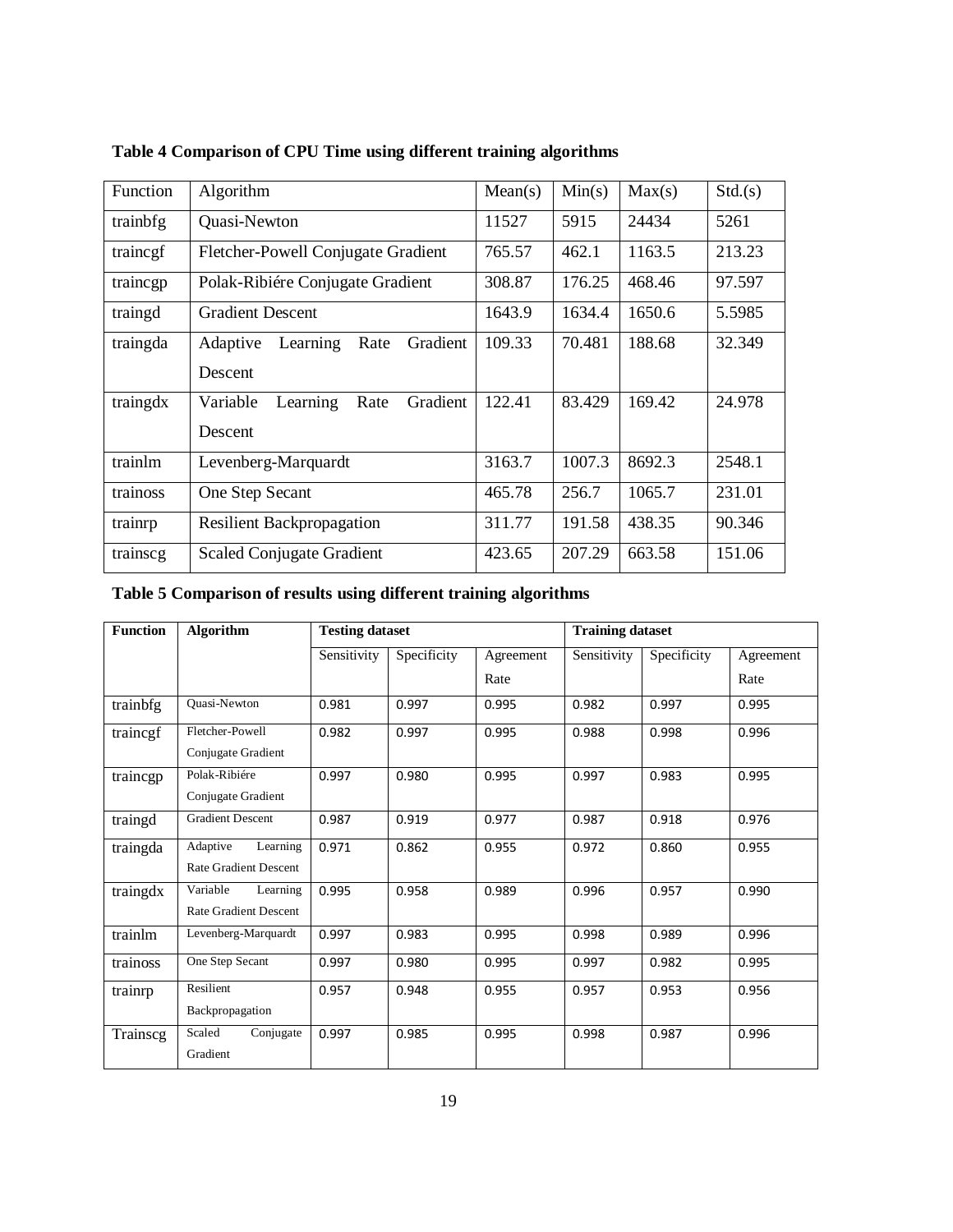Comparing all the different training algorithms, the agreement rates are very close while the training time significantly differs. From table 4, we observe that *traingda, traingdx* and *traincgp* outperform the other algorithms in terms of mean and standard deviation of training time. *Traingda* and *traingdx* have relatively lower agreement rate than the other algorithms. *Traincgp* is the third fastest algorithm after the *traingda* and *traingdx*, with the agreement rates of 0.995 for both training and validation datasets. The extremely high sensitivity rates of 0.997 for both datasets help us to identify antigenic variants more easily. The specificity rates of the training and validation datasets are 0.983 and 0.980, respectively. This indicates a high accuracy of identifying similar viruses. The best result in terms of both classification agreement rate and training time is obtained using *traincgp.* The performance plot and trainstate plot of *traincgp* are shown in Figure 3 and Figure 4, respectively.



 **Figure 3 Performance Plot using** *traincgp*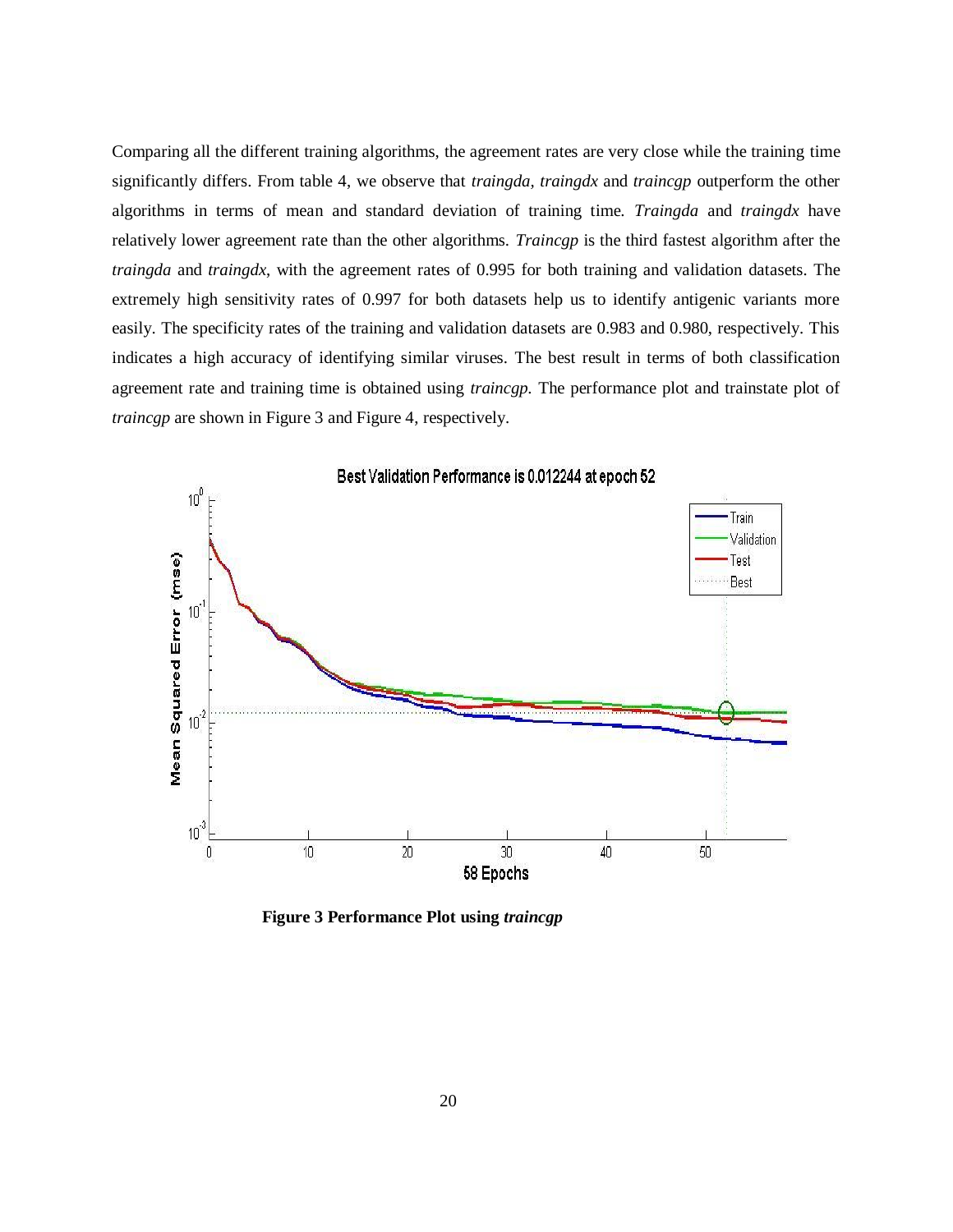

 **Figure 4 Trainstate Plot using** *traincgp*

The performance of classification (Figure 3) shows the gradual reduction of mean square error (mse) values epoches after epoches. The result is reasonable since the final MSE is small, the test and validation set error have similar characteristics, and it doesn't appear that any significant overfitting has occurred until epoch 52. From this observation, we can conclude that our model learns from the training data to map the input and output parameters at epoch 52. The training state plot (Figure 4) shows that the gradient will become very small as the training reaches the minimum of the performance. If the magnitude of the gradient is less, the training will stop. The gradient decreased to 0.0089049 at epoch 137. The number of validation checks represents the number of successive iterations that the validation performance fails to decrease. If this number reaches 6 (the default value), the training will stop. The validation checks increase rapidly to 6 at epoch 137.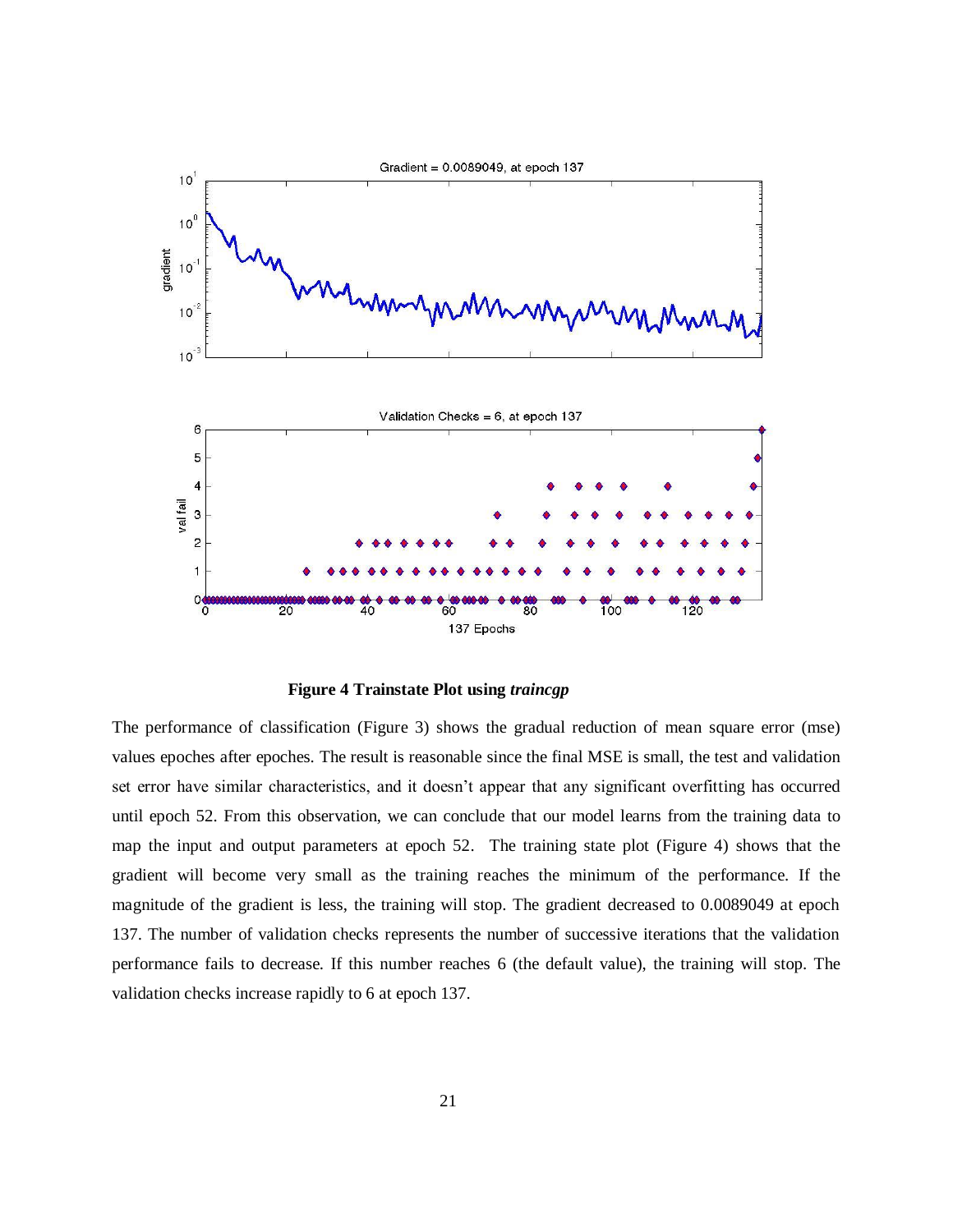# **6.0 Summary and Future Research**

In this study, we aim on speeding up influenza strain selection process using integer programming and machine learning methods.

 In chapter 3, we build a logistic regression model in R 2.15.1 to identify and select the antigenic critical amino acid positions, which contribute most significantly to antigenic variants. After the model refinement and selection, of the 329 amino acids of HA, we identify 18 positions as critical amino acid positions. Based on the final model built with all critical amino acid positions, the accuracies of our model are 98.9% and 98.6% for training and testing set, respectively. The identified critical amino acid positions are similar to relevant works. We believe our method is efficient for vaccine strain update.

 In chapter 4, we formulate an integer optimization model and solve the integer programming in IBM ILOG CPLEX<sup>®</sup> 12.4 to define a set of polyhedra. These polyhedra can be used to predict the class of new sequences. If a sequence lies in any of the *K* polyhedra, we classify this sequence as Class 1, otherwise, Class 0. The agreement rates are high for both training and validation sets. But the model we formulate, in common with many reported by previous studies (Lee and Chen,2004; Liao et al., 2008; Huang et al.,2009) can correctly identify the vast majority of sequences with antigenic variant (high sensitivity) but tend to overpredict the number of sequences with antigenic variant (relatively lower specificity) [1]. Due to its use of integer programming, another shortcoming of classifying through integer optimization model is the computation time. Compare to the machine learning method such as logistic regression and neural network, this takes much longer running time.

 In chapter 5, we introduce a method of classifying antigenic variants using Artificial Neural Networks (via  $MATLAB<sup>®</sup>$ 's neural network toolbox). We train a neural network on amino acid sequences using *traincgp* algorithm and test the NN's accuracy of prediction on new sequences. Based on its classification accuracy, neural network outperforms both logistic regression and integer programming methods. However, the major weakness of neural network is its lack of interpretability. The results of an ANN cannot be explained since it is a "black-box" with a set of weights with no inherent meaning.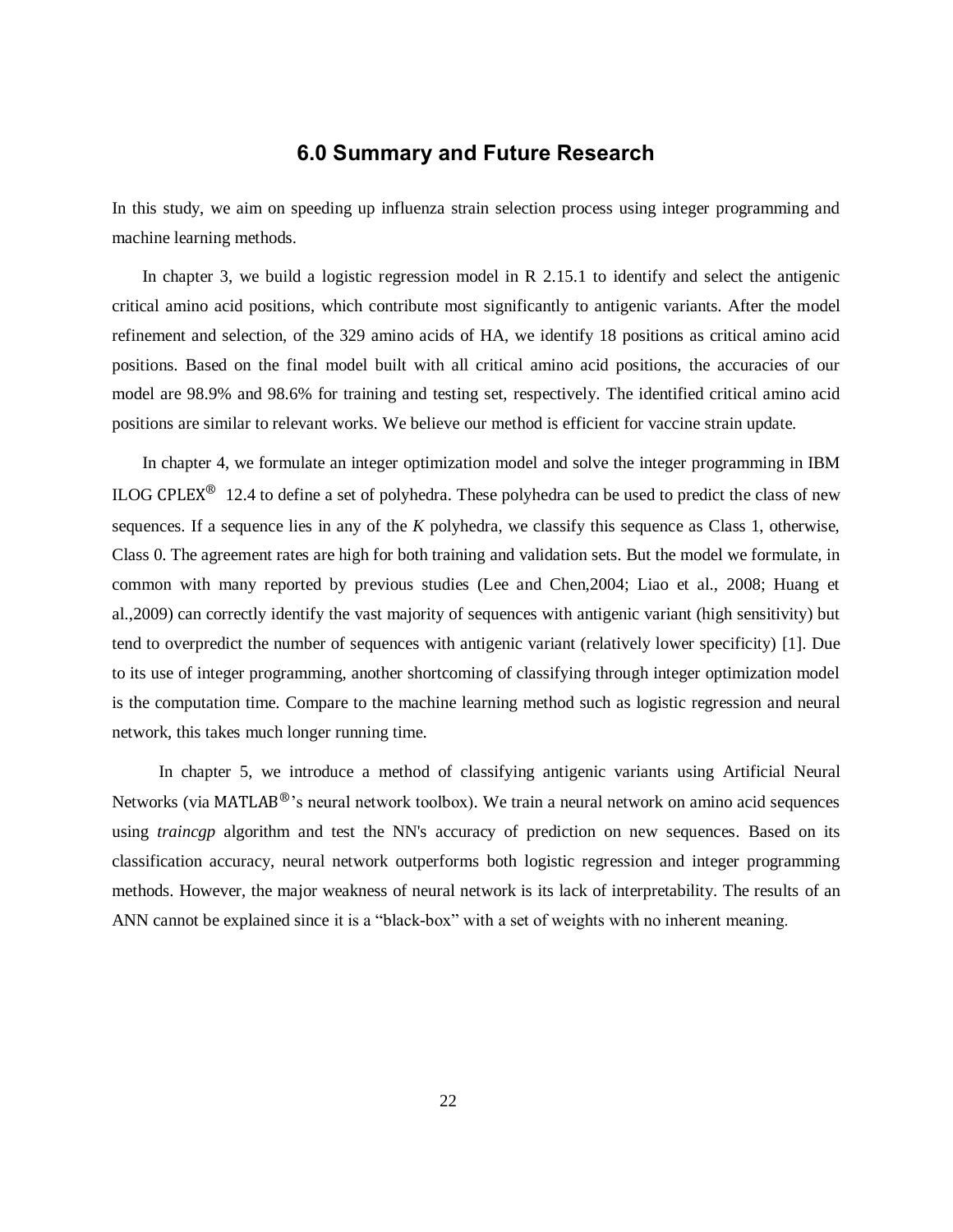# **Bibliography**

[1] Smith, D. J., Lapedes, A. S., de Jong, J. C., Bestebroer, T. M., Rimmelzwaan, G. F., Osterhaus, A. D. & Fouchier, R. A. (2004). Mapping the antigenic and genetic evolution of influenza virus. Science, 305, 371–376.

[3] Bertsimas, D., Shioda, R., 2007. Classification and regression via integer optimization. Operations Research 55 (2), 252-271.

[4] Vanderbei, R. J. (2001) Linear Programming, Foundations and Extensions (Kluwer Academic, Boston).

[5] G. Williams, R. Baxter, H. He, S. Hawkins and L. Gu, "A Comparative Study for RNN for Outlier Detection in Data Mining". In Proceedings of the 2nd IEEE International Conference on Data Mining, page 709, Maebashi City, Japan, December 2002.

[6] Guha, S., Rastogi, R., Shim, K.: CURE an efficient clustering algorithm for large databases. In: Proceedings of the 1998 ACM SIGMOD International Conference on Management of Data, Seattle, Washington (1998) 73–84

[7] Zhang, T., Ramakrishnan, R., Livny, M.: BIRCH: A new data clustering algorithm and its applications. Data Mining and Knowledge Discovery 1 (1997) 141–182

[8] Achanta AS, Kowalski JG, Rhodes CT. Artificial neural net-works: implications for pharmaceutical sciences. Drug Dev Ind Pharm. 1995;21(1):119-155.

[9] Bishop, C. M. (1995). Neural Networks for Pattern Recognition. Oxford University Press.

[10] BealeM, DemuthH.NeuralNetworks Toolbox forUse with Matlab: User's Guide Version 3. Natick, Mass: The MathWorks; 1998.

[11] Heden B, Ohlin H, Rittner R, Edenbrandt L. Acute myocardial infarction detected in the 12-lead ECG by artificial neural networks. Circulation. 1997;96:1798–1802

[12] Shekhar Singh., and P. R. Gupta., "Breast Cancer detection and Classification using Neural Network", International Journal of Advanced Engineering Sciences and Technologies, Vol. 6, No. 1, pp.4  $-9, 2011.$ 

[13] E. Sontag. Feedback stabilization using two-hidden-layer nets. IEEE Trans. Neural Networks,3:981- 990, 1992.

[14] M.T. Hagan, H.B. Demuth, and M.H. Beale, Neural Network Design, Boston: PWS Pub. Co., 1995.